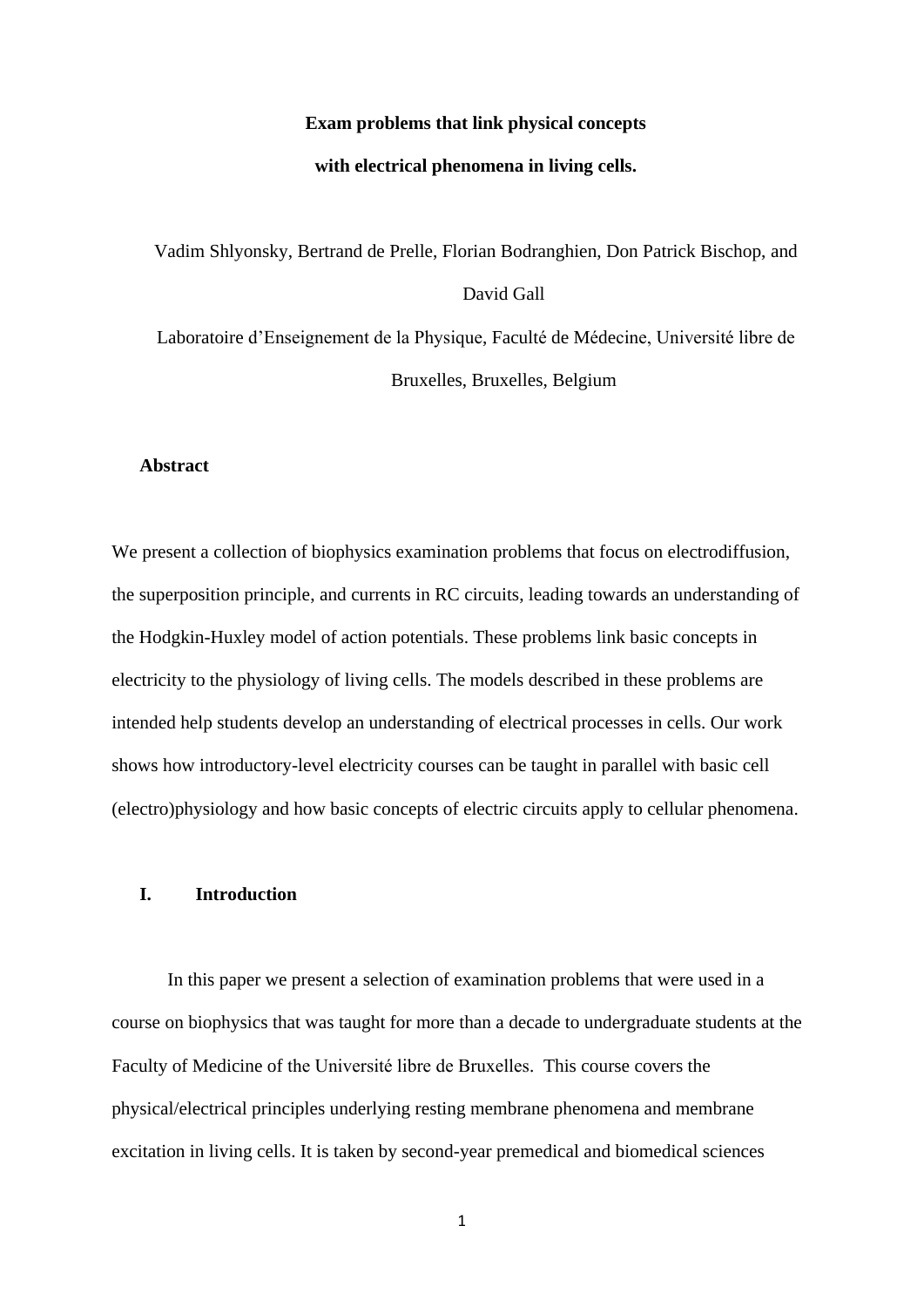students who have already studied both introductory physics and calculus for one year, and a similar course could be appropriate for biomedical engineering students. The problem help illustrate the concepts that we present in this course. They may be of interest not only to instructors of similar courses, but also to instructors in more standard physics courses who wish to include problems with biological relevance.

It should be noted that there is no particular textbook that covers exactly all of the topics of the course; a specific textbook has been written for our students in French language, and is freely available upon request. The problems selected for this paper are arranged to follow the course syllabus. We begin with electrostatics and electrodiffusion and then advance to increasingly complex equivalent electrical circuits of biological membranes while progressively summarizing physiologically relevant electrical phenomena and concepts. The final aim of the course is to present the Hodgkin-Huxley model of cell excitability. This is a mathematical model in which cellular electrical phenomena are represented by a set of three nonlinear differential equations whose time-dependent solutions explain how electrical signals (i.e., action potentials) are generated in neurons.

The structure and complexity of these problems are configured to make the final examination a "learning by synthesis" according to Bloom's taxonomy.<sup>1</sup> During the semester, problems of similar complexity are assigned to students as open-book homework. Students are taught to draw sketches of problems or to complete already available ones to facilitate understanding. They can also meet instructors for additional guidance.

The overall goal of this type of learning is to show students that simple equivalent electrical circuits and basic knowledge of their functioning provides a foundation for modeling the natural processes governing resting and excitable cell membrane behavior. The term "excitable cell" describes a living cell whose plasma membrane contains voltagedependent ion channels responsible for firing action potentials beyond a certain threshold

2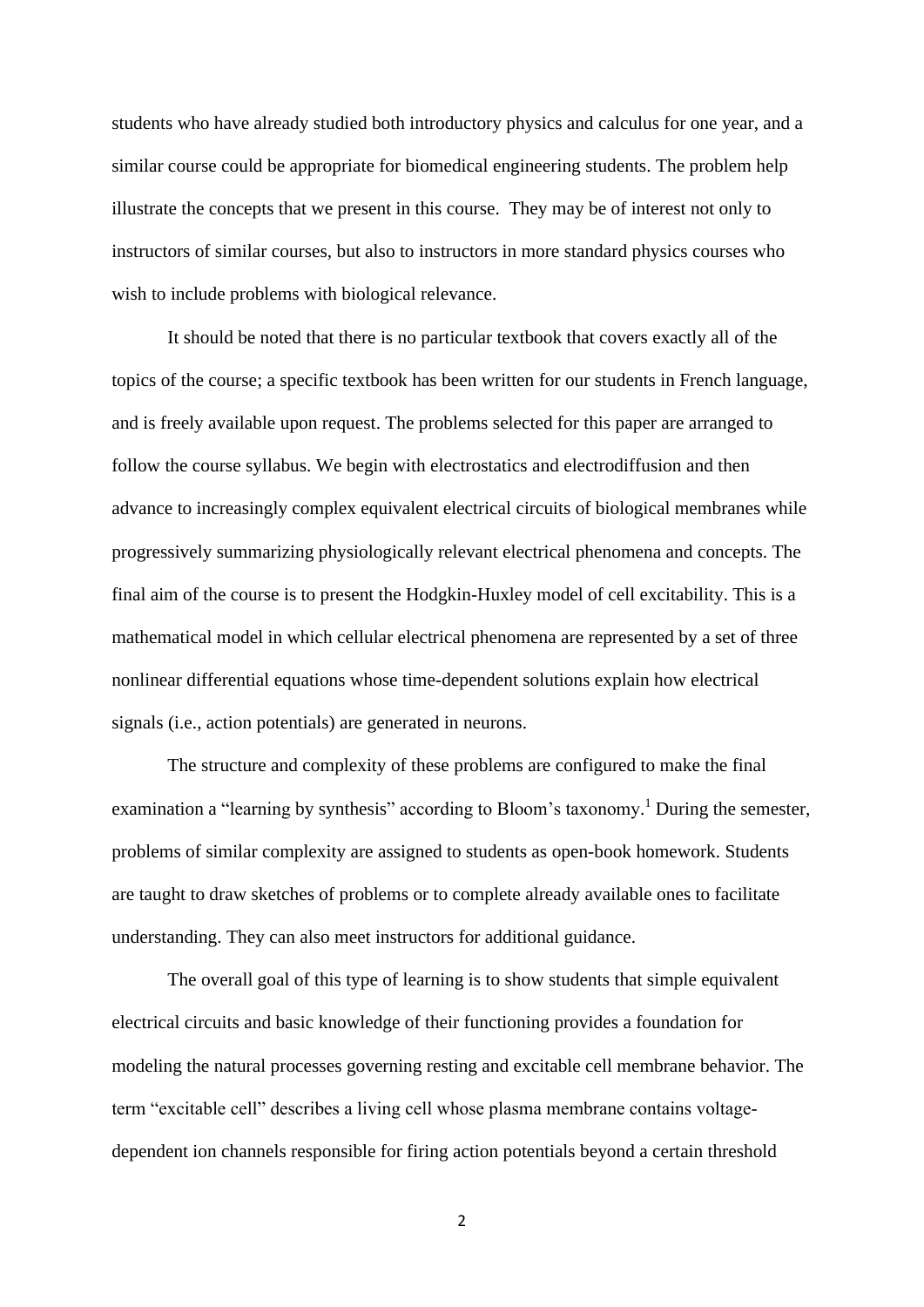membrane voltage value. As in any science, biophysical models are designed to match observations in the limits fixed by measuring instruments. To reinforce this, we offer learning-objective based comments on each problem in order to link its model with actuallymeasured examples of cellular electrical phenomena or with experimental approaches routinely employed in electrophysiology. To this end, many problems have been modified by introducing conceptual questions requiring answers in everyday language. These questions may be given as homework, but they are omitted on written examinations due to time limitations. The models for these exam questions are created to be as simple as possible (with the least number of components) while mimicking a broad range of natural phenomena. In other words, they are based on ideal conditions and their equivalent circuits, but do not contain details of real voltage/current clamp experiments such as those that lead to the artefacts related to Ag/AgCl-electrode potentials, liquid-junction potentials, or series resistance compensation, all of which are common issues in electrophysiology but not essential in our biophysics course. ("Clamp" here means that whole circuit is held either at a fixed voltage or fixed total current.) Consequently, these problems are not suitable for a pure electrophysiology class.

We hope that by becoming familiar with formulating cell behavior via simple electrical models, students will develop insights which will be useful for future applications of biophysics in medicine, biology, and biomedical technology. In our opinion, this is an original approach in life-sciences curricula as introductory physics and physiology are rarely taught together. This collection has been screened against available didactic literature on the same topic, and only original examples are included.  $2-9$  Less-relevant problems or problems of lower difficulty can be found in many excellent textbooks with end-of-chapter tutorial questions<sup>10-23</sup>. During examinations, students are given the following list of physical constants:  $k = l/(4\pi\epsilon_0) = 9.0 \; 10^9 \; Nm^2C^2$ ,  $\mu_0 = 4\pi \; 10^{-7} \; TmA^{-1}$ ,  $R = 8.314 \; Jmol^{-1}K^{-1}$ ,  $F =$ 

3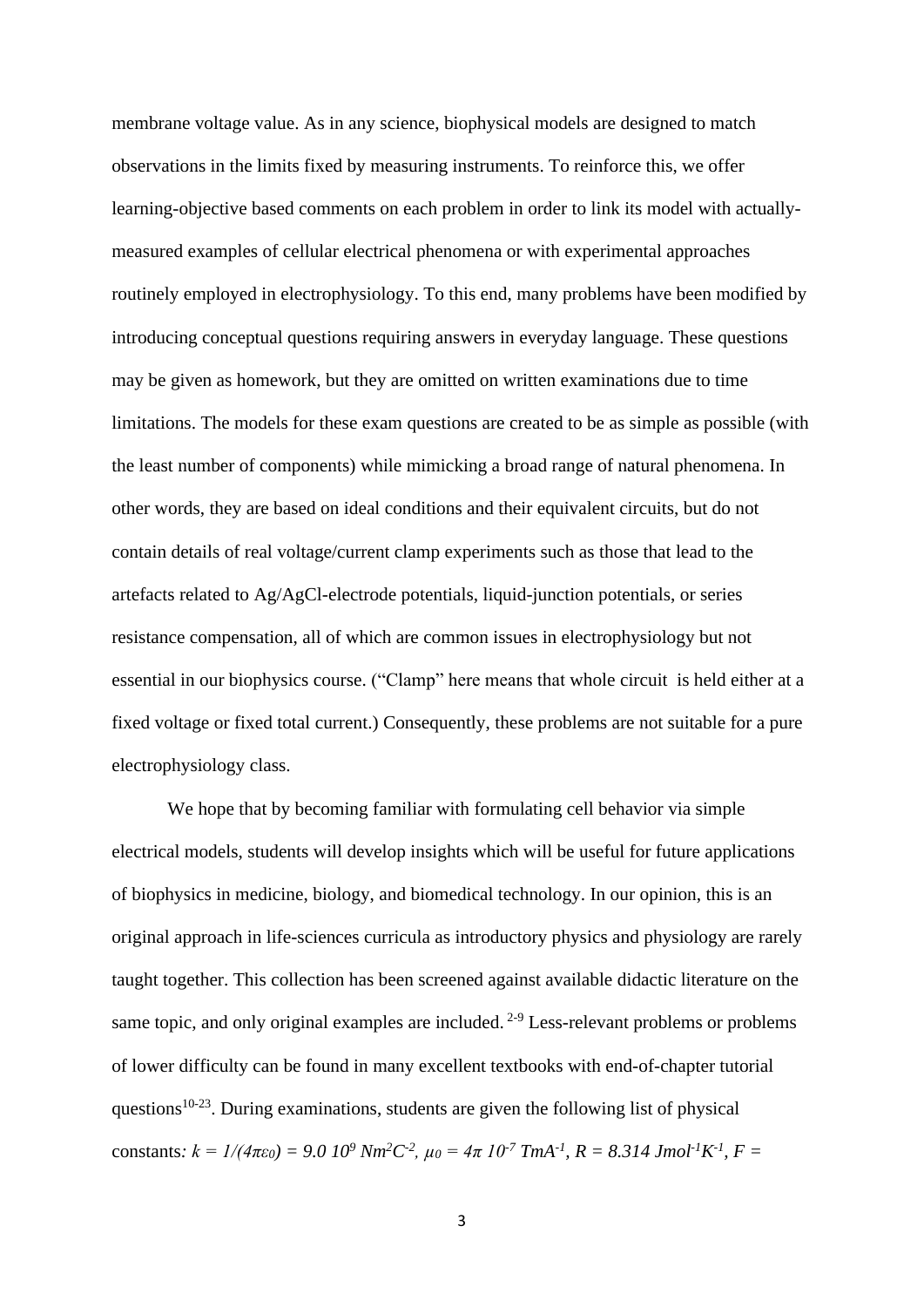*96500 Cmol<sup>-1</sup>*,  $m_{proton} = 1.6726 \, 10^{-27} \, kg$ ,  $q_{proton} = +1.601 \, 10^{-19} \, C$ , and  $N_A = 6.022 \, 10^{23}$ . These symbols will be used without definition in the problems below. Full analytic solutions of the problems can be found in the Supplementary Material.

#### **II. Problems**

The selected problems are grouped into subsections, although these groupings are somewhat arbitrary due to the broad nature of the problems. Answers to some questions are given in [square brackets].

# **II.1. Electrodiffusion**

The following two problems demonstrate the practical application of differential expressions to find solutions of physics/physiology problems in simplified conditions. The learning goals are twofold. First, we want to have students understand that simple biophysical problems can be solved analytically and that graphical representations can help simplify the analyses. Second, we focus on negative signs in the differential equations. By convention, it is required to negate derivatives because slope values are always opposite to the direction of flux of positively charged particles. That is, the net flow of charged particles is in the direction of free energy minimization, i.e. from high to low concentration or voltage, so the mass flow is proportional to the negative derivative of the concentration/voltage. Since current is defined as the direction of positive charge flow, it is also proportional to the negative derivative of the concentration/voltage. These problems would be far more challenging if the equations are not given in the text.

*Problem 1*. In one dimension, the electrical current density  $I_s(A/cm^2)$  corresponding to the movement of ions *S* under the influence of a concentration gradient is given by Fick's law,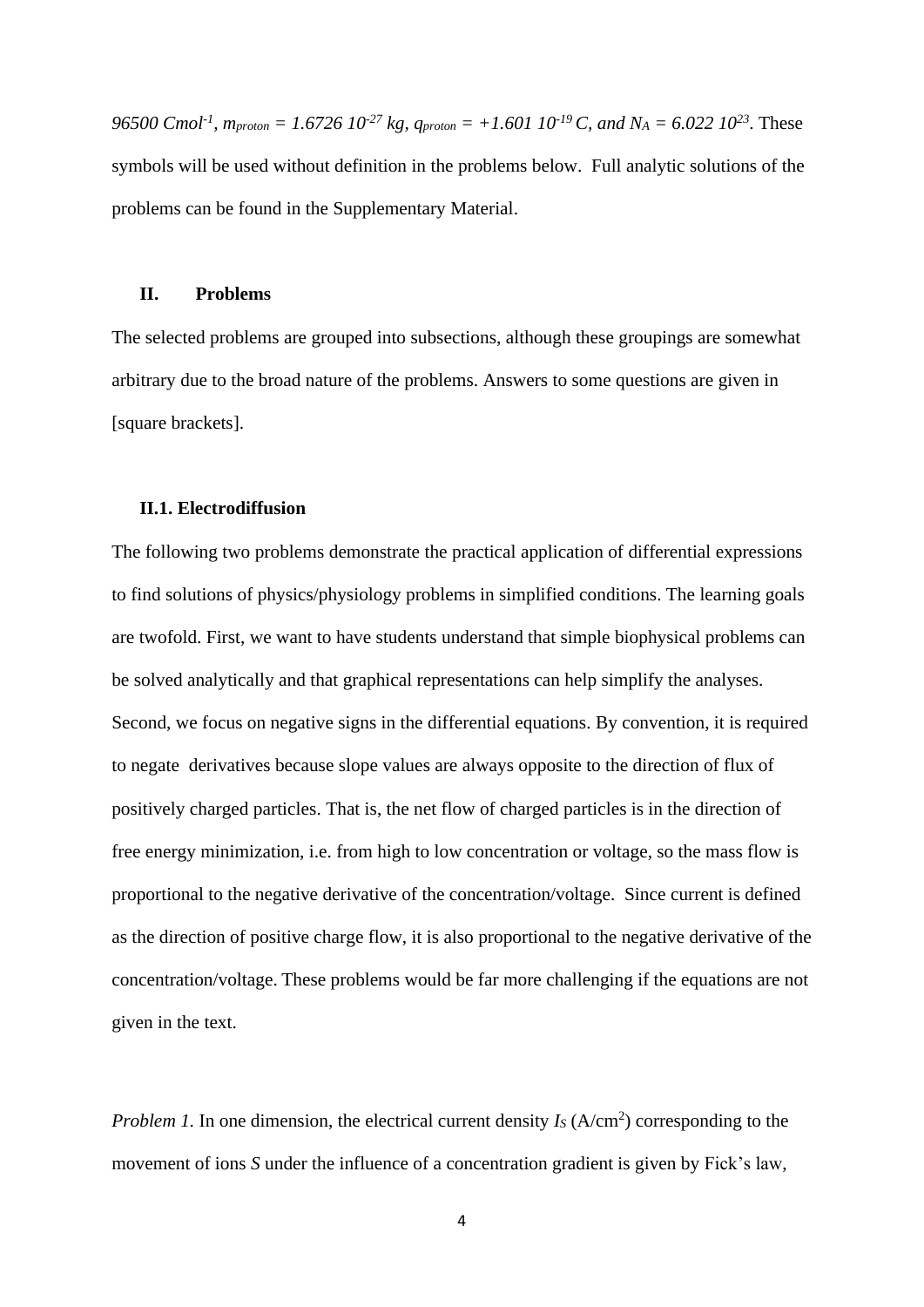$$
I_S = -z_S F D_S \frac{dC_S(x)}{dx} , \qquad (1)
$$

where  $z_s$  is the valence of the ion *S*; *D<sub>S</sub>* is its diffusion coefficient; and  $C_s(x)$  is the concentration of S in one dimension. Consider a steady state where the number of Cl<sup>-</sup> ions per liter of solution at  $x = 0$  cm is  $10^{23}$ ; this density decreases linearly to zero at  $x = 10$  cm.

- a. Calculate current density  $I_s$  at  $x = 2$  cm if the diffusion coefficient is  $10^{-5}$  cm<sup>2</sup>/s. [-1.602∙10-5 A/cm<sup>2</sup> ]
- b. What is the direction of electrical current under these conditions? In which direction do Cl<sup>-</sup> ions move under these conditions?
- c. Based on your answer to (b), what is the purpose of the negative sign in the Fick's law?

*Problem 2.* In one dimension, the electrical current density  $I_s(A/cm^2)$  corresponding to the movement of ions *S* under the influence of electrical field is given by:

$$
I_S = -\frac{F^2 z_S^2 D_S}{RT} C_S(x) \frac{dV(x)}{dx},\tag{2}
$$

where  $z_s$  is the valence of the ion *S*,  $D_s$  is its diffusion coefficient, *T* is the absolute temperature,  $C_S(x)$  is the concentration of *S* at the point *x*, and  $V(x)$  is the potential associated with the presence of an electrical field. Consider a stationary state where the only permeant ions present in the solution are calcium ions. The solution is homogenous, its concentration is 1 mol/L, and the temperature is 25 $\degree$ C. The electric potential at  $x = 0$  cm is 10 V, and it decreases linearly to zero at  $x = 5$  cm.

- a. Calculate the current density  $I_s$  at  $x = 2$  cm if the diffusion coefficient is  $10^{-5}$  cm<sup>2</sup>/s.  $[0.3 A/cm<sup>2</sup>]$
- b. What is the direction of electrical current under these conditions? In which direction do calcium ions move under these conditions?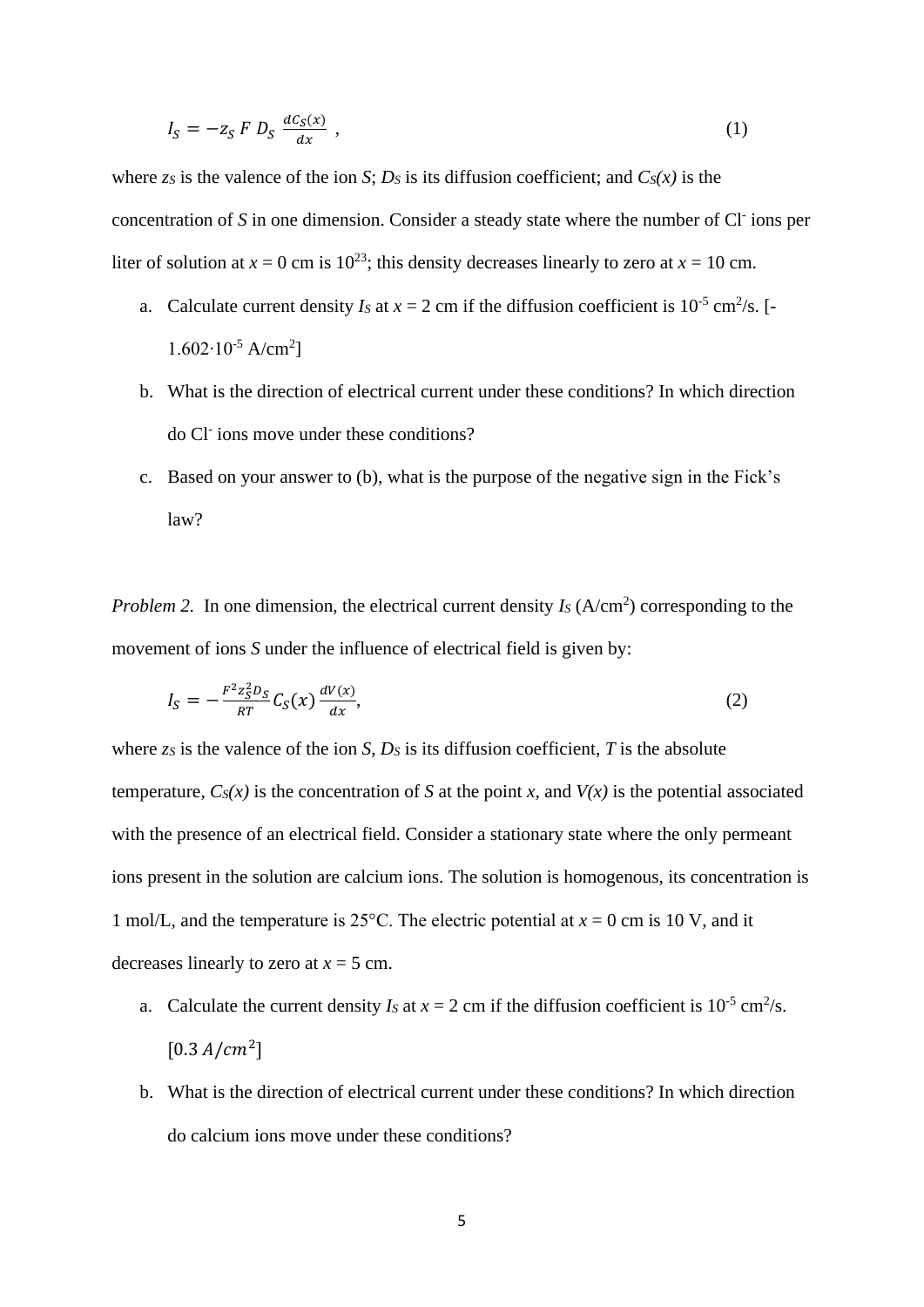c. Based on your answer to (b), what is the purpose of the negative sign in the differential equation?

Students next learn that transmembrane diffusion of ions can be modeled as diffusion in one dimension. That is electrodiffusion through biological membrane in the presence of both ionic gradient and electric field is described by the Nernst-Planck equation for one dimension, which is simply the combination of the diffusion equations in the above problems:

$$
I_{s} = -D_{s} F z_{s} \left( \frac{dC_{x}(x)}{dx} + \frac{z_{s} C_{s} F \cdot dV(x)}{RT \cdot dx} \right)
$$
(3)

Its analytic solution in the case of one permeant ion at electrochemical equilibrium (i.e. when the membrane current is zero) gives the Nernst equation and thus allows calculation of the electrochemical equilibrium potential of this ion:

$$
E_s = \frac{RT}{z_s F} \ln \frac{c_{s,out}}{c_{s,in}} \tag{4}
$$

In the case of several permeant ions, the solution to the Nernst-Planck equation leads, with some strong assumptions, to the resting (reversal) membrane potential equation, which is known to electrophysiologists as the Goldman-Hodgkin-Katz (GHK) equation <sup>24</sup>. Some of these assumptions are not entirely physically justified; for example, that the electric field within a biological membrane is constant, but are made for sake of simplicity. For solutions containing only monovalent cations  $M^+$  and monovalent anions  $A^-$  it takes the following form:

$$
E_m = \frac{RT}{F} ln \left( \frac{\sum_{i}^{n} P_{M_i^+} [M_i^+]_{out} + \sum_{j}^{m} P_{A_j^-} [A_j^-]_{in}}{\sum_{i}^{n} P_{M_i^+} [M_i^+]_{in} + \sum_{j}^{m} P_{A_j^-} [A_j^-]_{out}} \right)
$$
(5)

A "permeability" factor  $(P_{M_t^+}$  and  $P_{A_j^-}$ ) is introduced, and students learn that the system, in which ion transport is governed by permeabilities expressed in cm/s, shows a rectifying behavior and thus deviates from linearity. However, under symmetrical ionic conditions (that is, where the concentration of each ion is the same on both sides of the membrane), the GHK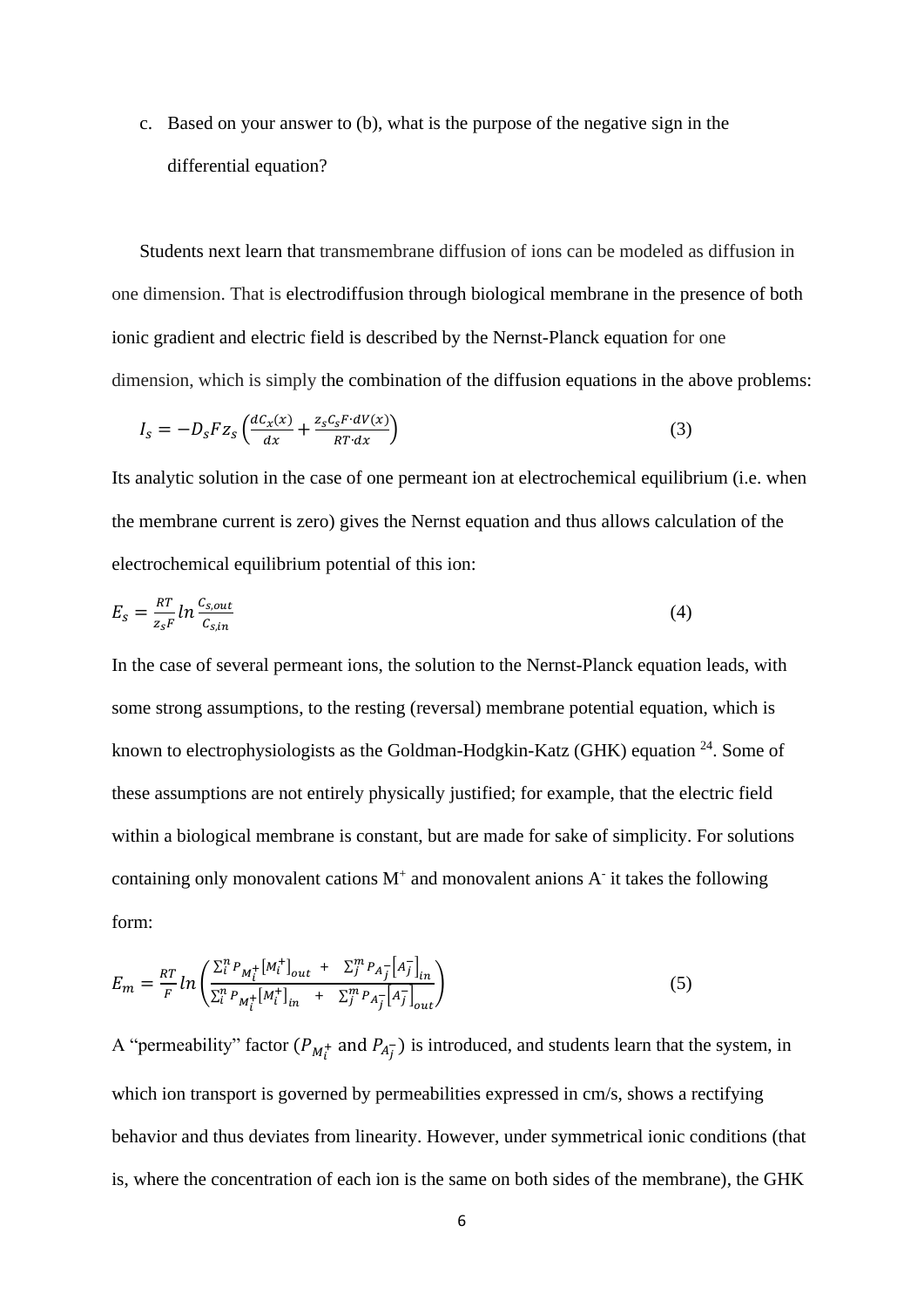current equation closely approximates Ohm's law and thus can eventually describe linear behavior of the membrane current.

*Problem 3.* Consider an electrically passive cell with ionic concentrations  $[Na^+]_{ext} = 140$  mM, [Na<sup>+</sup>]<sub>int</sub> = 10 mM, [K<sup>+</sup>]<sub>int</sub> = 150 mM, and [K<sup>+</sup>]<sub>ext</sub> < 150 mM. The temperature is 25 °C.

a. If the ion fluxes through the membrane of this cell in both directions (int-to-ext and ext-to-int) were calculated using permeability coefficients (Eq. 6 below), would the current through the membrane obey the Ohm's law under these conditions?

$$
\Phi_s = P_s z_s^2 \frac{V_m F^2}{RT} \left[ C_s \right] \tag{6}
$$

b. If the cell membrane is permeable only to potassium ions and if the membrane potential is -75 mV, what is the extracellular potassium concentration? [8.08  $mM$ ] c. If the membrane is permeable to both cations and the permeability ratio  $P_K/P_{Na}$  is 100, find the extracellular concentration of potassium ions such that the observed membrane potential is depolarized by 10 mV compared to the membrane that is purely permeable to  $K^+$  under the same conditions. [ $\cong$  2.94 mM]

Further ideas for electrodiffusion problems can be drawn from Benedek and Villars<sup>2</sup> (Chapter 3: problems 1-10, 23,26), Hobbie and Roth<sup>7</sup> (Section 6: problem 25 and Section 9: problems 14-17), and Parke $9$  (Chapter 14: problems 3-5).

### **II.2. Cellular RC circuits in stationary states.**

While electrodiffusion problems do not formally require an equivalent circuit diagram in order to be solved, such a diagram becomes essential in all following problems. The key model element of virtually any type of biological membranes is an RC-circuit as shown in Fig. 1.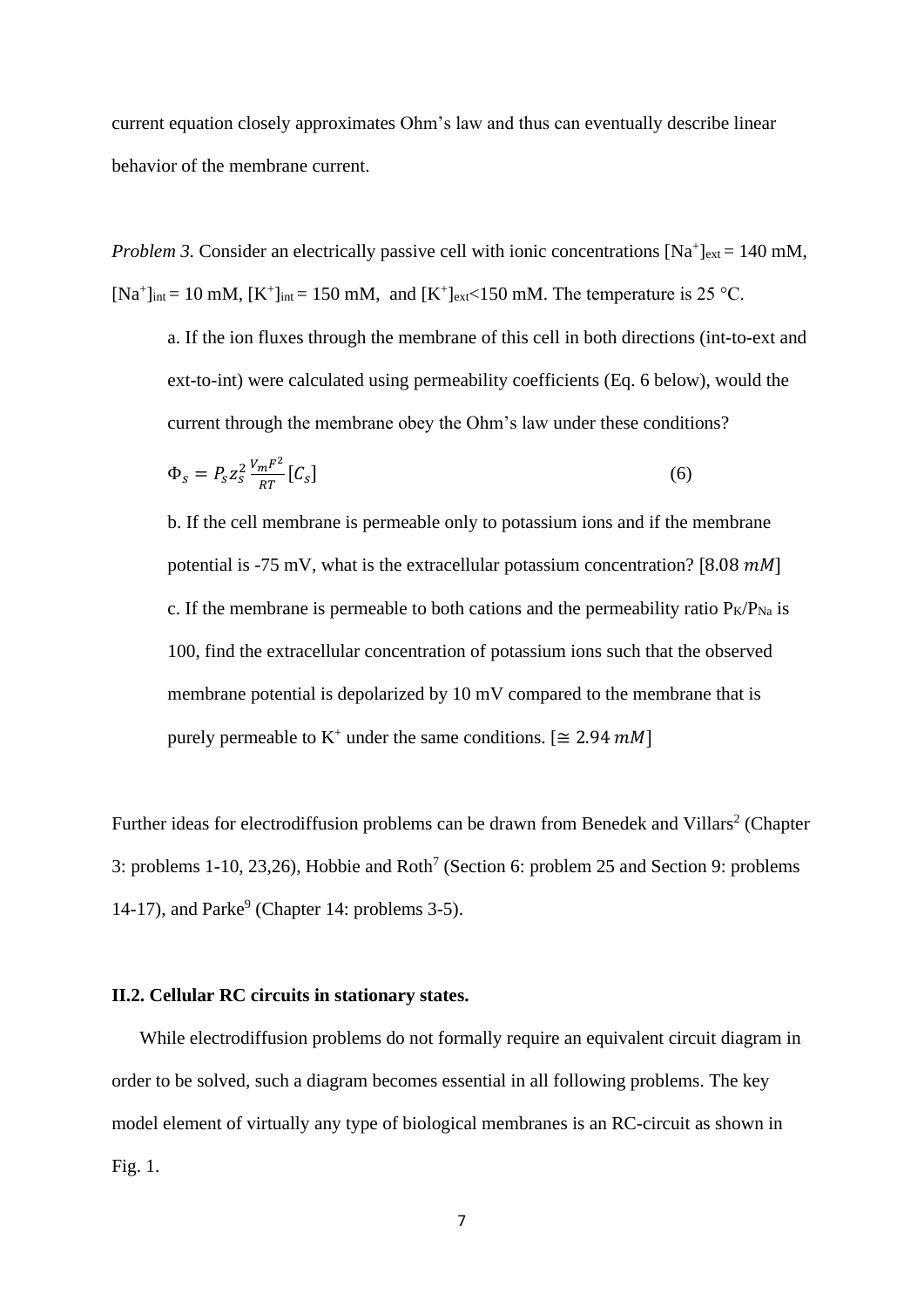This circuit contains membrane capacitance  $C_m$  in parallel with different branches consisting of ionic conductances ( $g_{Na}$ ,  $g_K$ , and leak conductance  $g_l$ ) in series with their corresponding Nernst electrochemical equilibrium potentials  $(V_{Na}, V_{K},$  and  $V_{1}$ ). Depending on the problem, additional branches may be present, for example, to account for fluxes of the calcium or chloride ions. The membrane potential  $V_m$  is determined as a difference between intracellular and extracellular potentials V<sub>in</sub> and V<sub>out</sub>, with the latter set to zero by convention since the extracellular node is grounded. In some cases, students are forced to make a hypothesis about the direction of current flow in the circuit; this type of activity is one of our learning objectives. Students should be able to correctly interpret the text of the problem in order to identify (if it is not explicit) in which state the RC circuit is found. One possible state is a steady state where the membrane capacitor is fully charged and no further variation of membrane potential occurs. A second possible state is a pseudo-steady state occurring at the brief moment when the time derivative of the membrane voltage (*dV/dt*) changes sign, such as when the action potential peaks. Finally, we can have a non-steady state where the variations of potential on the membrane capacitor give non-zero capacitive currents, as these variations are superposed on the resting membrane voltage. The correct interpretation determines the correct direction of reasoning and hence the choice of formulae.



Figure 1. Equivalent RC-circuit of a biological membrane. It consists of membrane capacitance  $C_m$  in parallel with the leak conductance  $g_l$  and ionic conductances  $(g_{Na}, g_K)$ .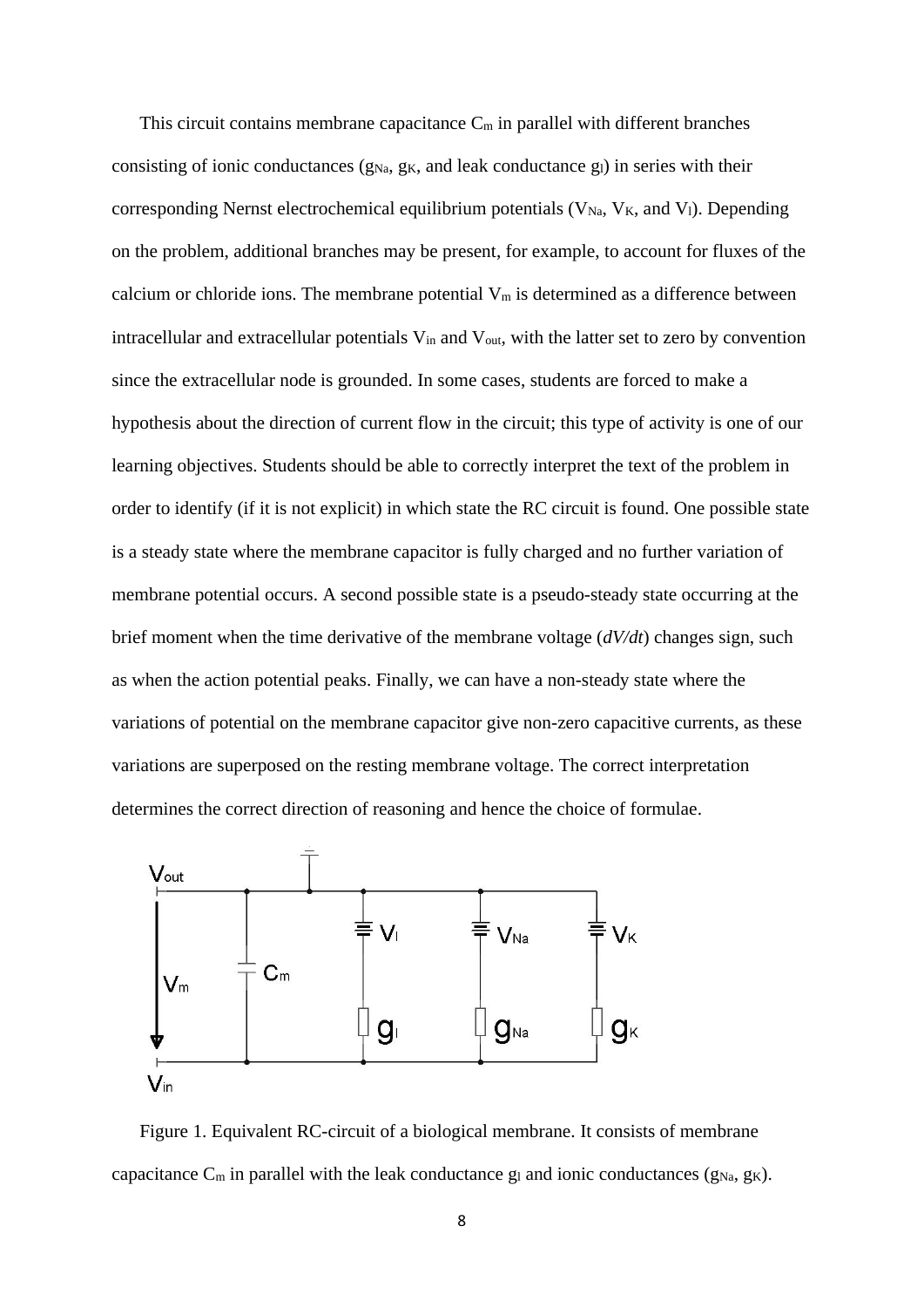Reversal potentials  $(V_l, V_{Na}, V_K)$  reflect ionic conditions of electrochemical equilibrium for each conductance branch. Membrane potential  $V_m$  is defined as a difference between intracellular and extracellular electrical potentials  $(V_{in}-V_{out})$ . Since extracellular node is grounded V<sup>m</sup> equals basically to Vin.

In the following problem we begin by building a model of a biological membrane, which we represent with an equivalent circuit where the membrane capacitor is present but is not involved in solving the problem because the situation is steady-state. Here, students should demonstrate in literal form exactly how the resting membrane voltage (hence, in steady state) depends on the ionic gradients, which are represented by Nernst potentials *V<sup>1</sup>* and *V2*, and also on the corresponding membrane resistances governed by different ion channels. Students should understand that membrane potential is a result of a competition between conductances, where the highest conductance always wins and pulls the membrane voltage to the equilibrium value found in its circuit branch.

*Problem 4.* Figure 2 represents a cell membrane in a resting state; the membrane capacitor (Cm) is charged. The membrane contains two different ionic conductances (corresponding to resistances  $R_1$  and  $R_2$ ) having different equilibrium potentials represented by voltage generators *V<sup>1</sup>* and *V2*.

a. Calculate the stationary membrane capacitor potential *V<sup>m</sup>* as a function of *V1, R1,* 

$$
V_2
$$
, and  $R_2$ .  $[V_m = \frac{V_2 R_1 + V_1 R_2}{R_1 + R_2}]$ 

- b. Show that if  $R_1$  is sufficiently greater than  $R_2$ ,  $V_m$  tends to  $V_2$ , and that for  $R_2$ sufficiently greater than  $R_I$ ,  $V_m$  tends to  $V_I$ .
- c. In what way does this problem resembles two voltage dividers?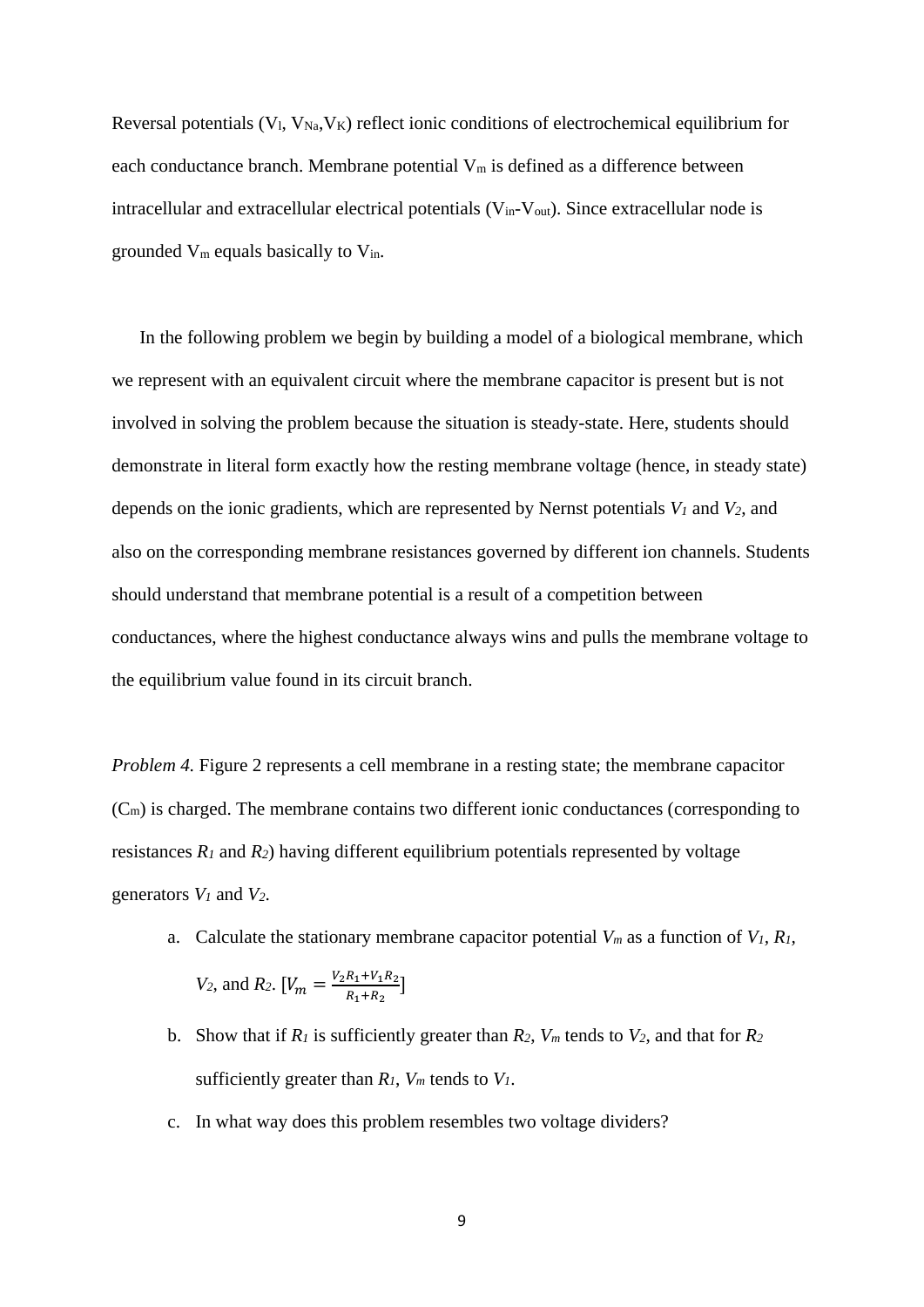

Figure 2. Circuit diagram of the problem 4.

We next continue with purely resistive circuits to demonstrate the laws of charge conservation and the principle of superposition. Here the learning objective is that the equivalent circuit of a single ion channel branch comprises a fixed resistor and a switch in series with a voltage generator that represents an ionic gradient, with all ion channels in the membrane connected in parallel. Students learn that by using a voltage clamp technique, one can fix any desired voltage across this circuit and, thus, quasi-instantly charge a membrane capacitor that is in parallel with a selected ion channel branch. The clamping condition here corresponds to fixing  $V_{in} - V_{out}$  to a desired value. The electrophysiological recording appearing in problem 5 is taken from data acquired by students in one of our laboratory sessions<sup>25-26</sup>.

*Problem 5.* Figure 3 shows an electrophysiological recording of gramicidin channel activity recorded at an applied voltage of -120 mV under symmetrical ionic conditions across a lipid bilayer membrane.

a. Draw an equivalent electrical circuit for this bilayer. What is the maximal number of channels open at the same time in this bilayer?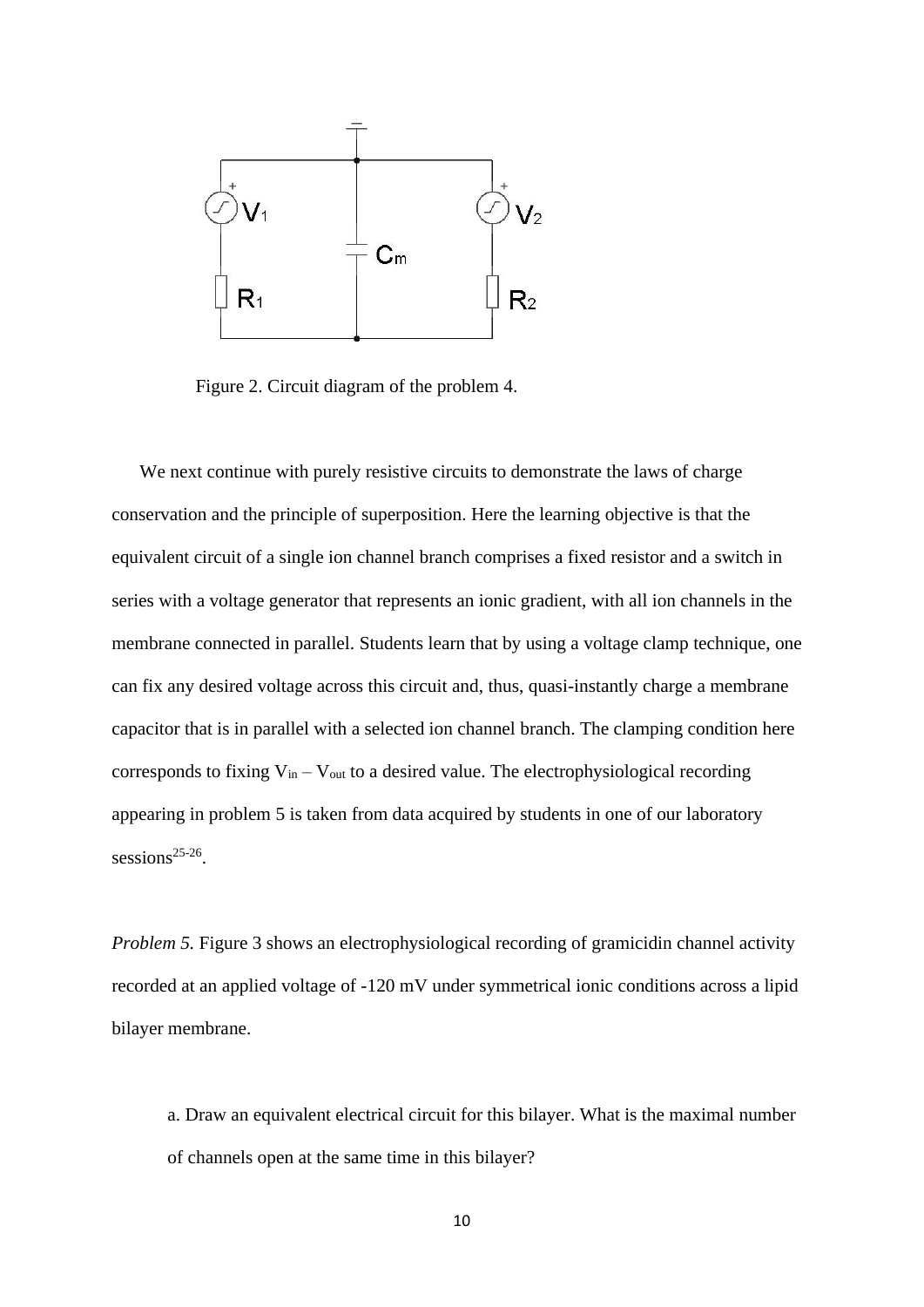b. Evaluate a unitary conductance of the channel observed and the leak resistance of the bilayer.  $[R_L \cong 150 \text{ G}\Omega, \gamma]$  is between 13.3 - 14.2 pS

c. Make a series of graphs (one for each channel observed) that give the time evolution of unitary currents of each channel that would together correspond to the total ion channel currents observed. Align the time axis of your graphs with that of the given figure.



Figure 3. Gramicidin channels recording in a lipid bilayer membrane at -120 mV applied voltage and under symmetrical ionic conditions.

Now the capacitor becomes an active player in the circuit, increasing its complexity. The following problem tests knowledge of the corresponding electrostatics, namely the charge accumulated by a capacitor at a given voltage. Students already know that maintaining the cell membrane at a fixed potential induces a stationary state where Ohm's law describes the behavior of the voltage. Students should be able to make unit conversions and to deal with proportions; that is, we link geometry and physics.

*Problem 6.* Consider a spherical and electrically passive cell of membrane resistance  $1.5 \text{ G}\Omega$ and specific membrane capacitance  $1 \mu$ F/cm<sup>2</sup>. The resting membrane voltage is -71 mV.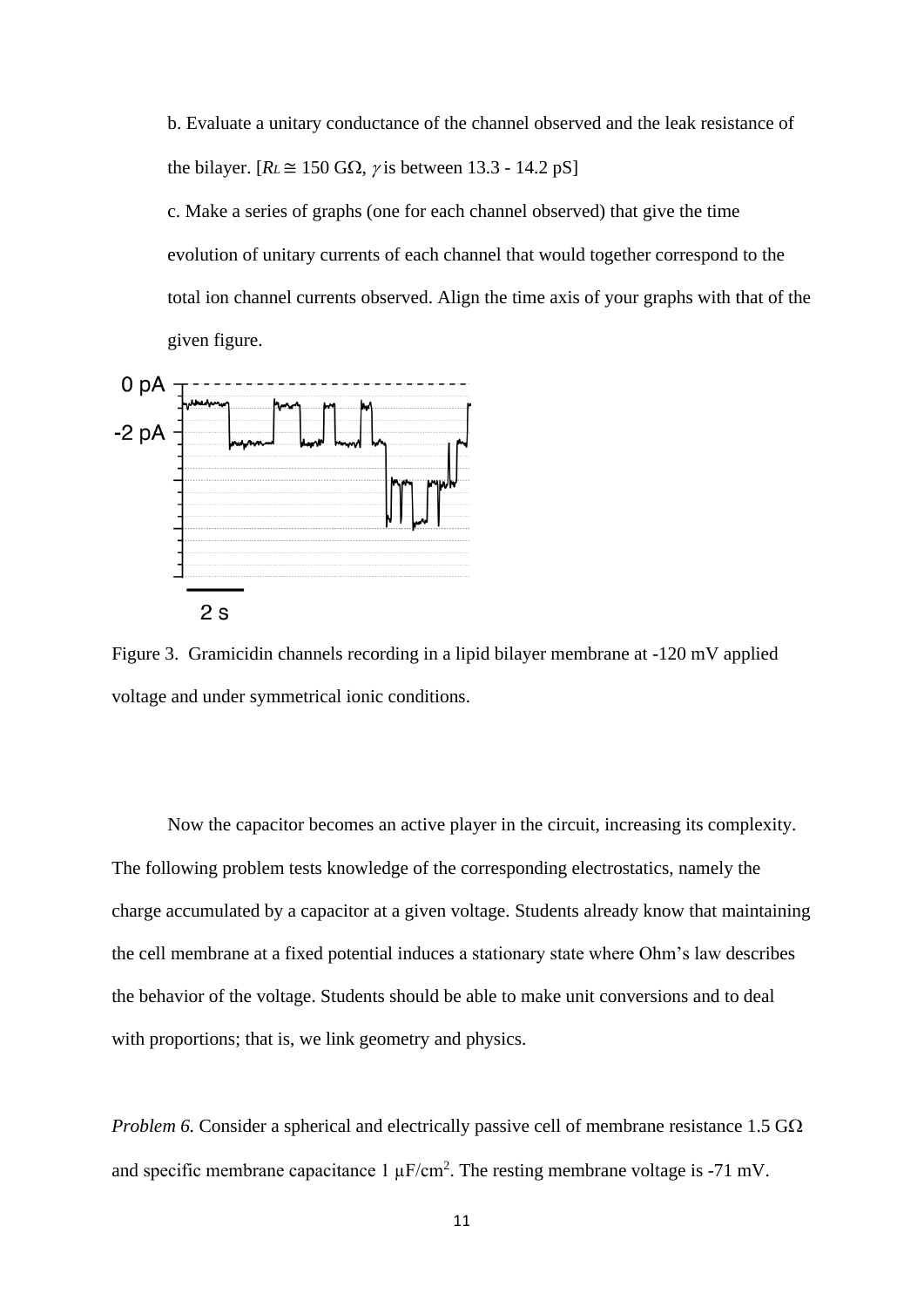- a. What current should be injected to maintain the cell at the potential of  $-65$  mV? [I<sub>inj</sub>]  $= 4$  pA]
- b. Under voltage-clamp conditions, we need to add an electrical charge of  $30x10^{-15}$  C to one side of the membrane to bring the potential to -80 mV. Calculate the radius of this cell.  $[r = 5.15 \,\mu m]$

*Problem 7.* Consider a simplified neuron as shown in Fig. 4. The resting membrane resistance and capacitance of the soma are  $1.2$  G $\Omega$  and 30 pF, respectively. The cell is at a resting membrane voltage of -65 mV and the threshold for the appearance of action potentials in the soma is 10 mV above the resting potential. The dendritic membrane is electrically passive and has a space constant  $\lambda = 1$  mm. Two stimulation electrodes are placed on two different dendrites at the same distance *d* from the soma.



Figure 4. Schematical neuron. Stimulation electrodes are placed either on two dendrites at a distance *d* from soma or directly on soma.

a. If the current injected at each electrode locally depolarizes the membrane to -55 mV, at what maximum distance *d* can these electrodes be placed so that the membrane potential in the soma reaches the threshold of excitability during simultaneous injection of current by the two electrodes?  $[d = 0.693$  mm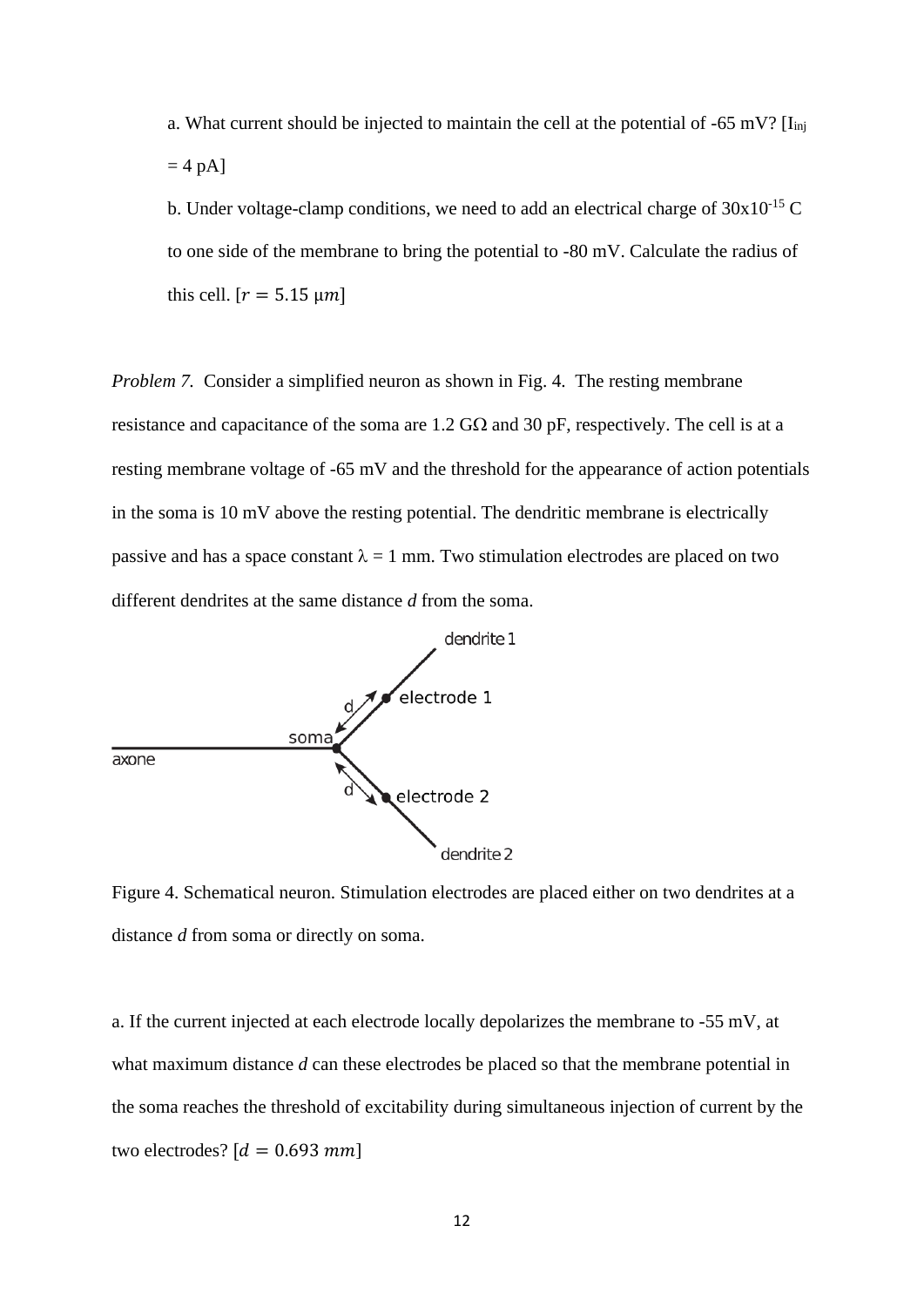b. In the absence of dendritic stimulation, calculate the duration of a 20 pA current pulse injected directly into the soma that brings the membrane potential to the threshold.  $[t =$  $19.4 \; ms$ ]

Additional tutorial questions on biological applications of electrostatics and on RC circuits in stationary states can be found in Nelson et al.<sup>3</sup> (Chapter 12: problems 7, 8), Newman<sup>4</sup> (Chapter 15: problems 21, 22 and Chapter 16: problems 22, 23), Philips et al.<sup>5</sup> (Chapter 17: problems 3, 5), Hobbie and Roth<sup>7</sup> (Section 6: problems 27, 28, 32, 34-36, 52, 62, 66) and Herman<sup>8</sup> (Chapter 12: problems 11, 13, 15, 16, 19).

# **II.3. Cellular RC circuits in non-stationary states**

The following problem is based on Kirchhoff's current law and the superposition principle; that is, the resistive and the capacitive currents must be calculated separately and summed. Students should also recall that the sum of membrane currents is always zero in a resting cell.

*Problem 8.* Consider a spherical electrically passive cell whose membrane resistance and capacitance are 200 M $\Omega$  and 200 pF, respectively. The resting membrane voltage is -70 mV. This cell is voltage-clamped using a voltage protocol sketched in Fig. 5. Draw a graph giving the evolution of the total membrane current during this experiment.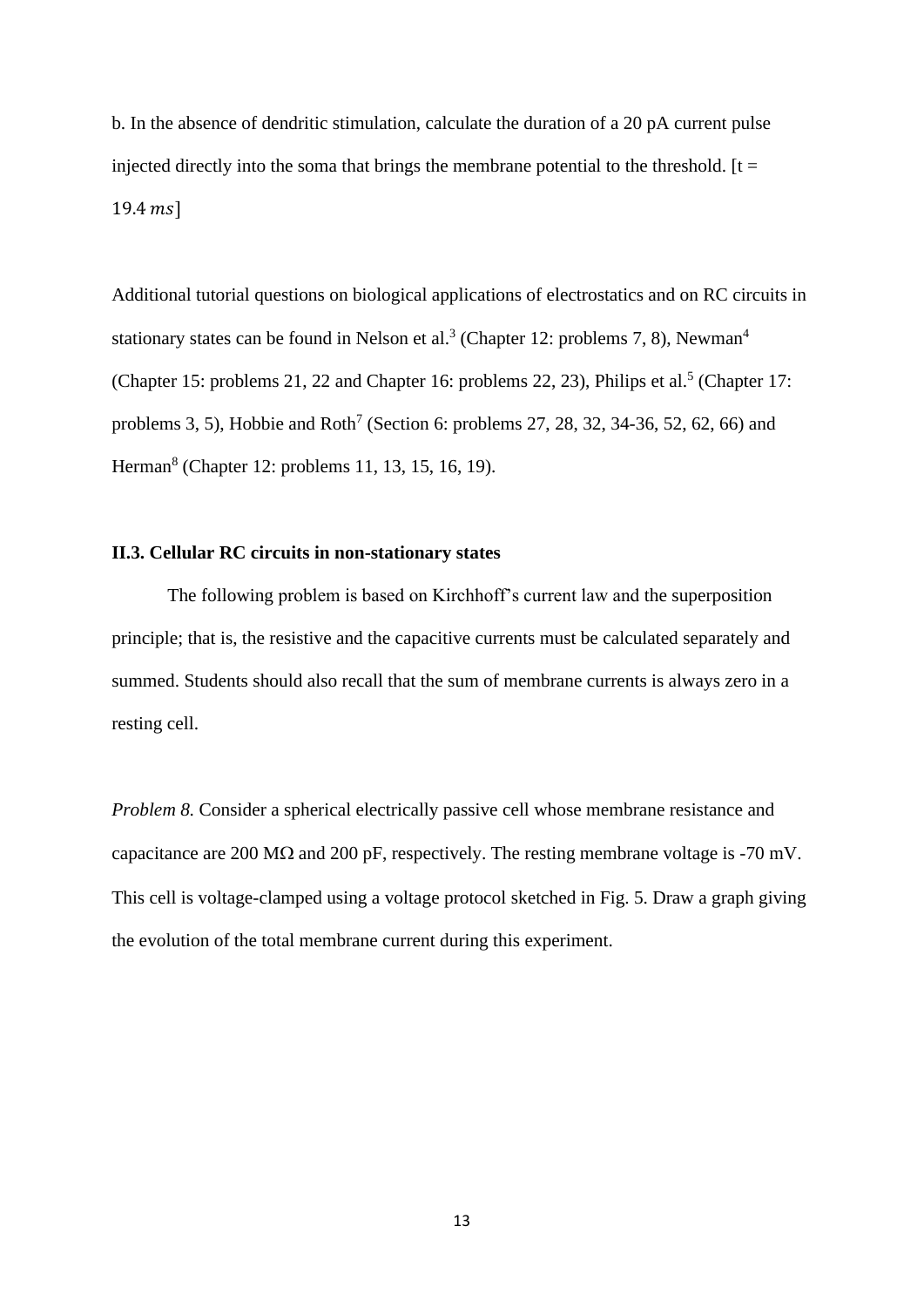

Figure 5. Voltage-clamp protocol applied in the problem 8 and an aligned graph for sketching corresponding evolution of the membrane current.

The learning objective of the following exercise is to show that the membrane potential of a cell that is permeable to only one type of ion does not depend on the membrane conductance. In other words, students study how a close-to-the-Nernst-type membrane approaches its steady state when the steady state depends only on the value of the Nernst potential in given conditions. This problem also demonstrates that the cell membrane behaves as a passive low-pass filter. This type of filter will have been seen during lectures.

*Problem 9.* Consider a spherical cell of a radius of 12  $\mu$ m whose specific membrane capacitance is  $1 \mu$ F/cm<sup>2</sup>. The plasma membrane of this cell is permeable only to potassium ions, and these channels are not open all the time. This results in a specific conductance of 0.3 mS/cm<sup>2</sup>. The intracellular and the extracellular concentrations of  $K^+$  are 110 mM and 5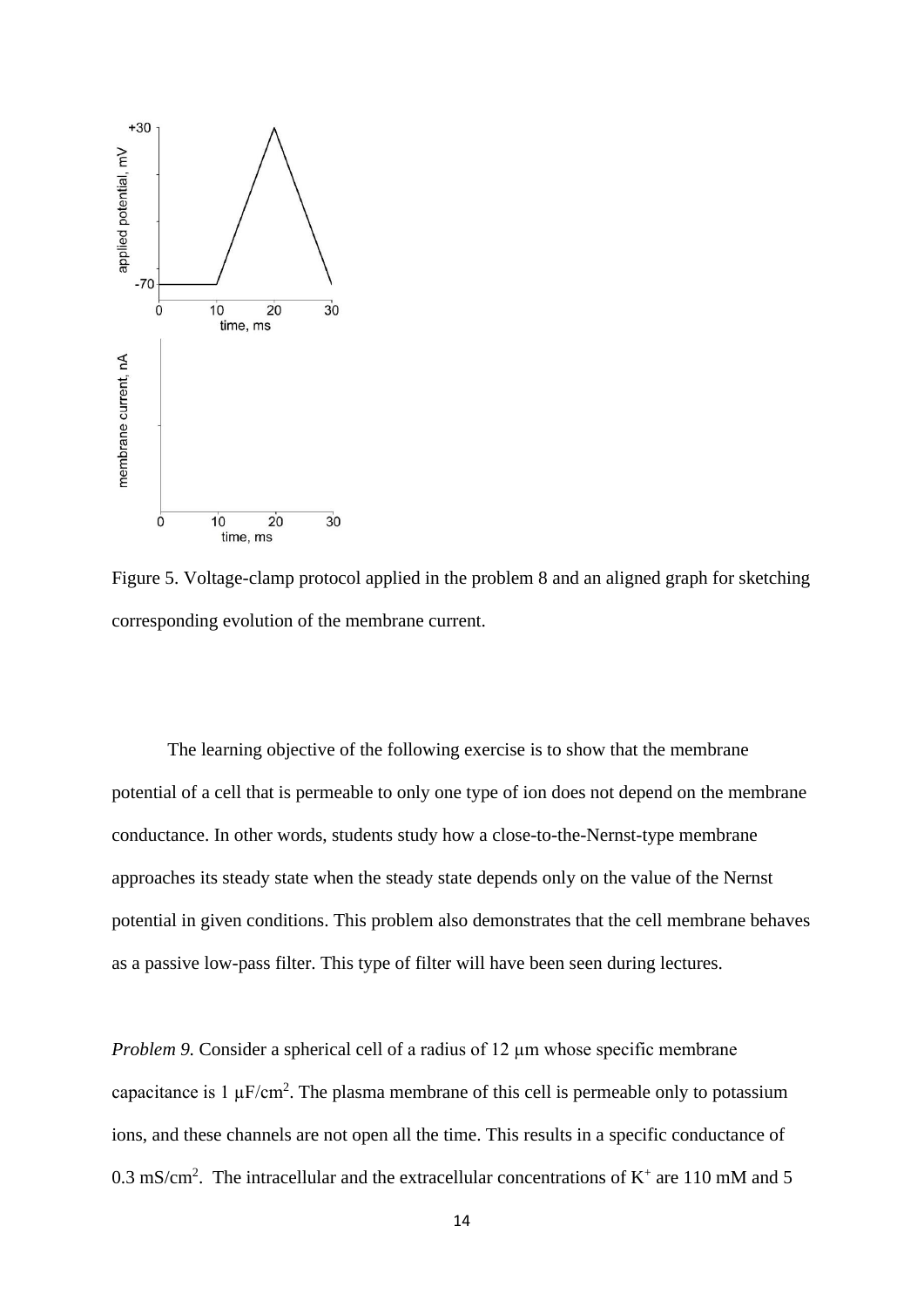mM, respectively. The cell is at 37 °C. At  $t = 0$  we instantly change the extracellular concentration of  $K^+$  to 50 mM.

a. Qualitatively describe the evolution of the membrane potential starting at  $t = 0$ . b. Develop an equation that describes the evolution of the membrane potential starting at t = 0.  $[V = V_{ini} + (V_{fin} - V_{ini}) \cdot (1 - e^{-300t})]$ 

c. We now perform the same experiment in the presence of an agonist of potassium channels. This increases the time spent by the channels in the conductive state without any effect on single-channel conductances. How will the evolution of the membrane potential be modified compared to the situation in the absence of this agonist? [faster] d. What is the dependence of the membrane potential of this particular cell on the membrane conductance? [none]

e. Based on your answers to the previous questions, can you explain in what way the cell membrane behaves like a low-pass filter?

f. Based on your calculations in b, what do you think about the feasibility of such manipulation with extracellular medium exchange? [not feasible]

Comment to the instructor: Students should be able to solve the differential equation that starts with writing Kirchhoff's law of charge conservation for the intracellular node that is common between the capacitor and the resistor. The solution of this differential equation resembles an expression of the voltage relaxation in an RC-circuit.

As students advance, they learn about temporal and spatial signal summation, which will be used routinely in a later neurophysiology course. For the moment, these phenomena are studied using simple RC circuits. Knowledge of the superposition principle is required to solve the following two problems. Students separately treat different electrical phenomena, the charge and discharge of capacitor on top of a resting membrane voltage, and sum their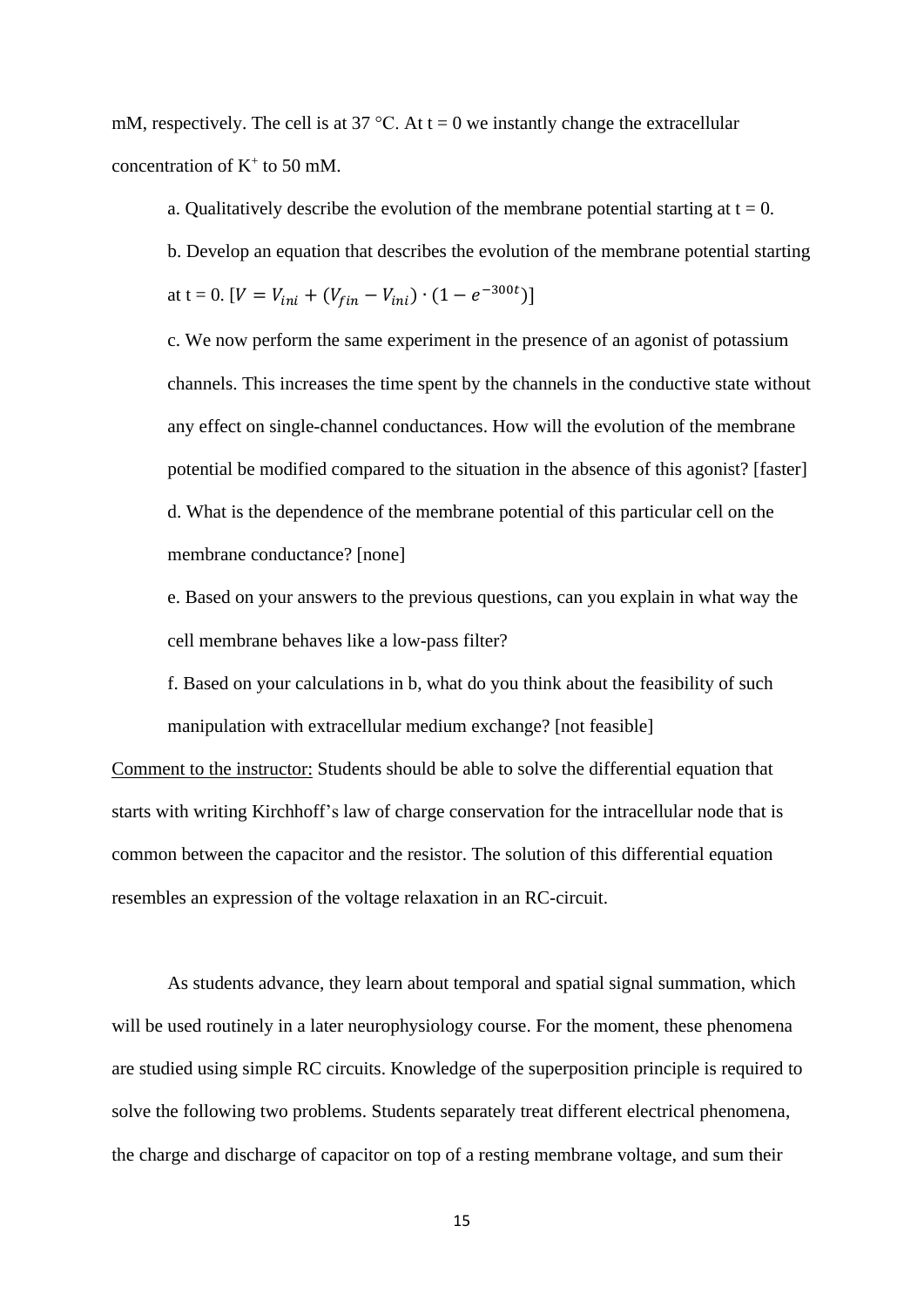contributions. The first problem demonstrates a practical approach in neural cell stimulation by current pulse trains in which a threshold potential value is attained by using pulse trains having short delays, in contrast to stimulation using a long single pulse. The second problem illustrates summation of synaptic currents at the space point corresponding to the soma of the neuron. In these problems we introduce thus for the first time the notion of a threshold potential beyond which the cell behavior is no longer passive.

*Problem 10.* Consider a spherical cell of radius of 11  $\mu$ m. The specific membrane capacitance is 1  $\mu$ F/cm<sup>2</sup>. The membrane of this cell contains only ion channels perfectly selective for K<sup>+</sup> ions, with a unitary conductance of 3  $pS$  and a density of 0.5 channel per  $\mu$ m<sup>2</sup>. These channels are permanently open. The cell resting membrane potential is -67 mV.

a. At  $t = 0$  we inject a first current pulse of constant amplitude 40 pA for 8 ms; see Fig. 6. What is the value of membrane potential observed at the end of this pulse? [- 54.75 mV]

b. After a time interval ∆t during which no current is injected, a second current pulse of the same amplitude and duration is injected. What is the value of the membrane potential at the end of the second pulse if  $\Delta t = 1$  ms and if  $\Delta t = 10$  ms ? [-51.57 mV and -53.93 mV, respectively]

c. Repeat the calculations for pulses of 40 ms duration. How do the results differ from the previous cases?  $[\Delta V_m = \Delta V_{max}$  in both cases]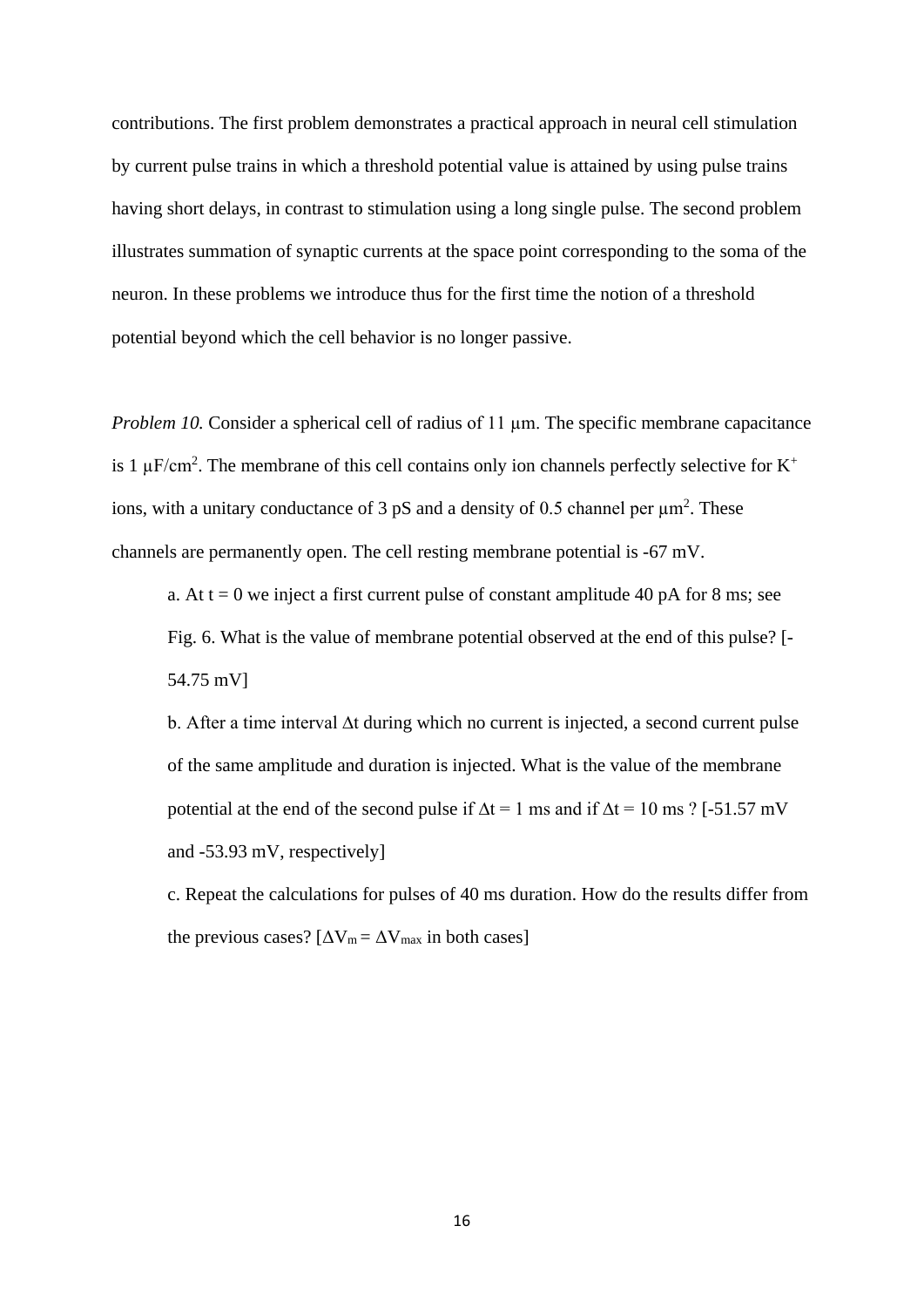

Figure 6: Current-clamp protocol used in the problem 10. Both current pulses are applied for either 8 ms or 40 ms. The time delay between two pulses is either  $\Delta t = 1$  ms or  $\Delta t = 10$  ms.

Comment to the instructor: In this problem we observe (1) the charging of the capacitor during the first pulse, (2) discharging of the capacitor during the time interval ∆t and the time of the second pulse, and (3) the charging of the capacitor during the second pulse. All of these occur independently and on the top of the resting (i.e. stationary) membrane voltage generation. The time constant  $\tau$  calculation requires accurate conversion of units and reasoning with proportions. When the value of  $\tau$  is calculated, it becomes clear that there is no temporal summation when the pulses have duration of 40 ms because  $t > 5\tau$  (recall that  $e^{-5}$  $< 0.01$ ).

Several problems on RC-circuits in non-stationary states are presented in Hobbie and Roth<sup>7</sup> (Section 6: problems 29 and 37).

# **II.4 Ionic currents, ion selectivity and excitability**

The learning objectives of the following two problems are to understand the important cellular biophysical parameters of the rheobase and chronaxie. The rheobase is the minimal amplitude of a rectangular current pulse of infinite duration that brings the membrane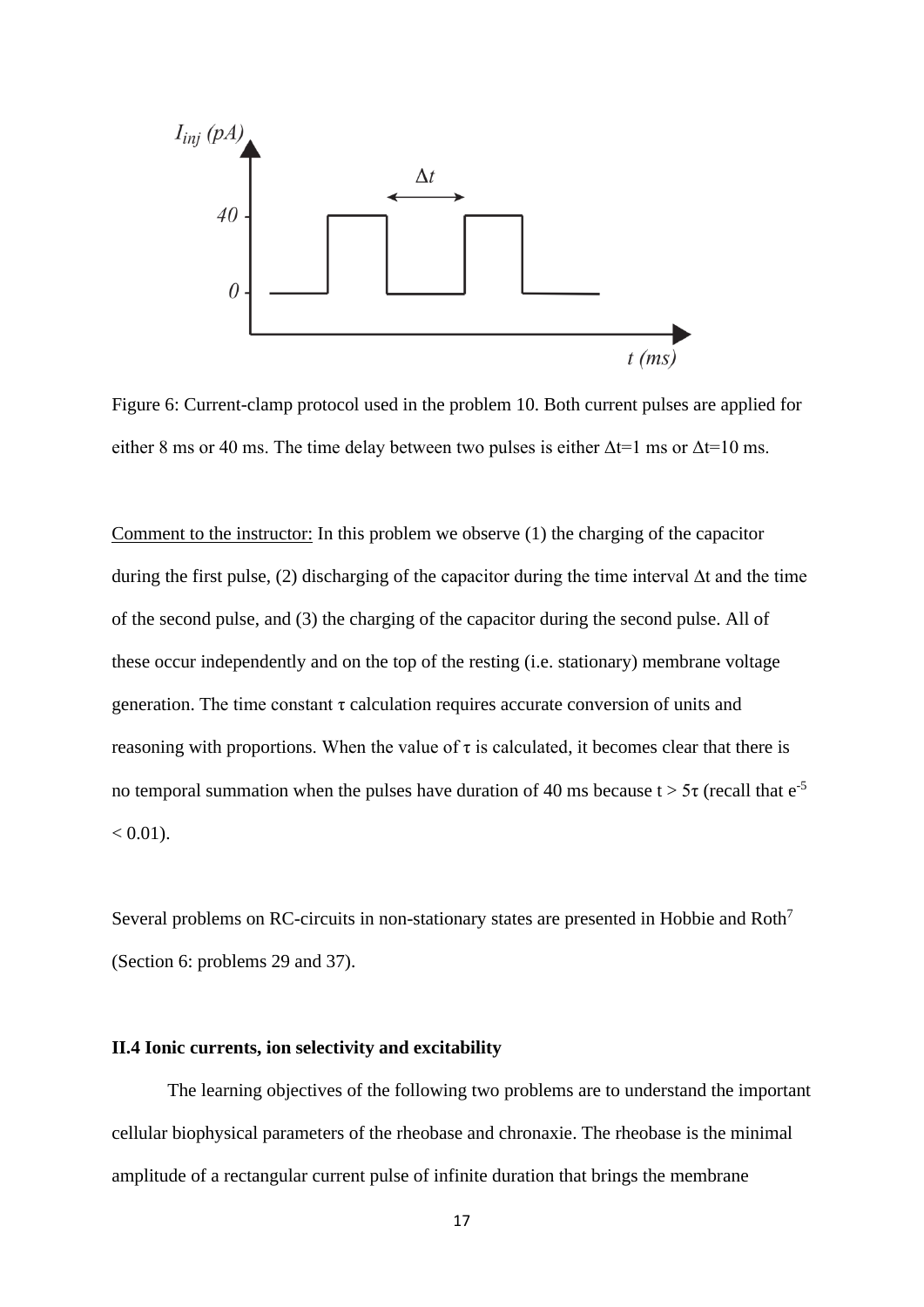potential to the excitability threshold value, while the chronaxie is the minimal duration of a rectangular current pulse of the doubled rheobase amplitude after which the membrane potential reaches the excitability threshold value. Students need to appreciate that both of these depend only on the passive electrical properties of the cell: the leak resistance and membrane capacitance. Through this understanding, students realize that simple physics governs quite complicated physiological cell properties. The theoretical definitions of rheobase and chronaxie are required to solve these problems because they encode additional important information. When working these problems, we ask students to draw the equivalent circuit. Here again geometry links to physics.

*Problem 11*. Consider a spherical cell of diameter of 10  $\mu$ m. At membrane potentials below the threshold of action potential generation (at  $V_m < -54$  mV =  $V_{th}$ ), this cell has ohmic behavior and its resistance  $R=1.5$  G $\Omega$  is determined by the permanent opening of 10000 potassium-selective channels. The specific membrane capacitance is  $1 \mu$ F/cm<sup>2</sup>. The intracellular and the extracellular concentrations of  $K^+$  are 110 mM and 5 mM, respectively. The cell is at 37 °C.

a. What current should be injected to voltage-clamp this cell at -80 mV? In which direction do potassium ions move under these conditions?  $[I<sub>K</sub> = 1.73 pA]$ 

b. This cell is placed under osmotic conditions that linearly reduce its plasma membrane surface area by 50% in one hour; the cell remains spherical at all times. The ionic concentrations inside and outside the cell also remain the same. There is no exo- and endocytosis during this period; that is, the number of channels and their activities do not change. Draw a graph of the evolution of the rheobase and a graph of the evolution of the chronaxie during this hour. Include proper scales on your graphs.  $[I_{rh} = 19.1 \text{ pA} = \text{const}; \tau_{ch}$ decreases linearly from 3.26 ms to 1.63 ms]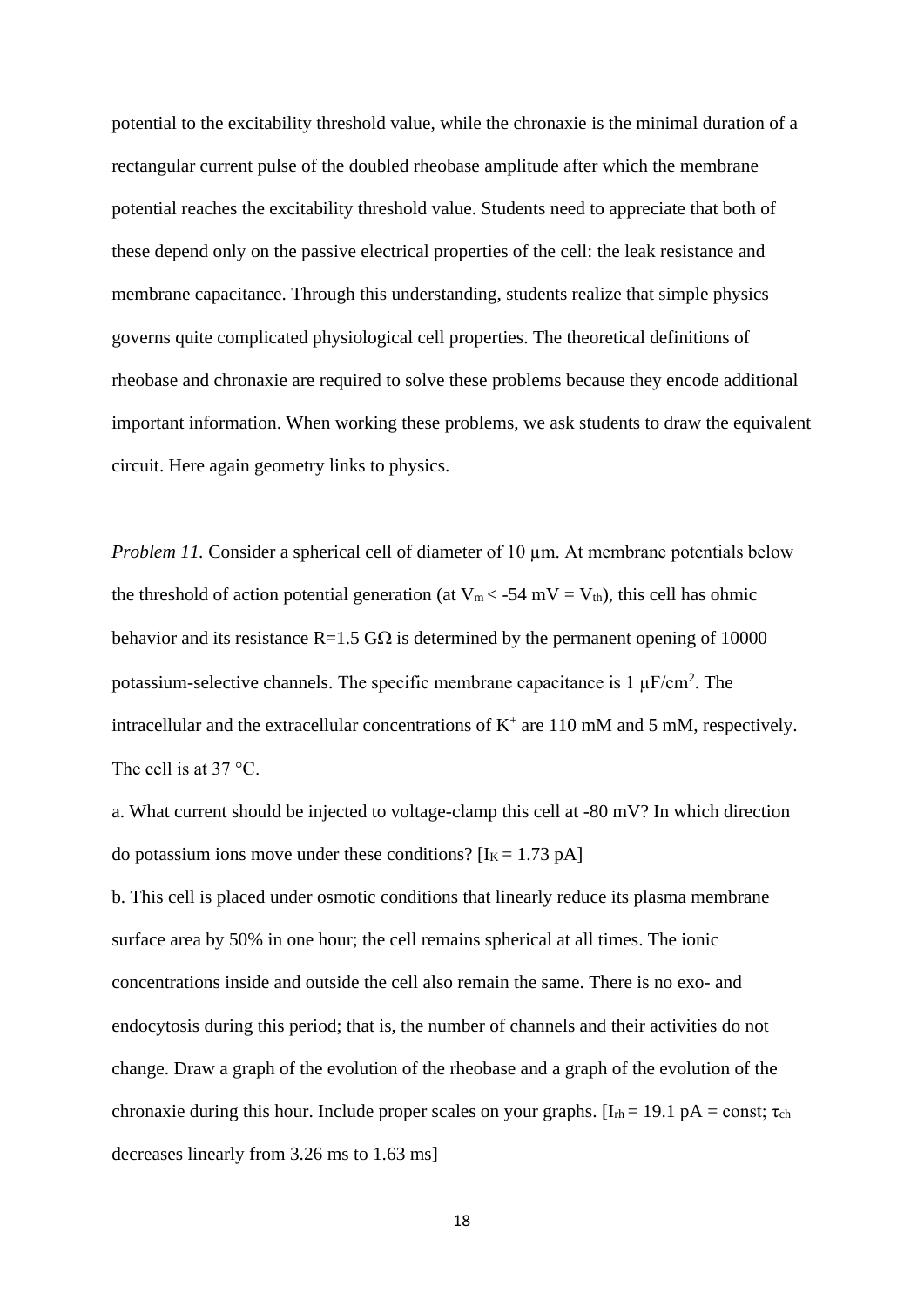*Problem 12.* Consider a spherical neuron whose membrane has a specific capacitance of 1  $\mu$ F/cm<sup>2</sup>. Its plasma membrane contains voltage-dependent potassium and sodium channels; the leak conductance is  $g_L = 0.0125$  mS/cm<sup>2</sup>. The ionic conditions are such that the equilibrium potentials for potassium and sodium ions are -80 mV and 70 mV, respectively. The reversal potential of the leak conductance is -60 mV.

- a. Calculate specific sodium and potassium conductances  $(g_{Na}$  and  $g_K)$  as well as their ratio in a resting cell at -67.2 mV if the total membrane resistance under these conditions is R<sub>tot</sub> = 3200 Ω·cm<sup>2</sup>.[*g<sub>Na</sub>* = 0.025 mS/cm<sup>2</sup>, *g<sub>K</sub>* = 0.275 mS/cm<sup>2</sup>,  $g_K/g_{Na} = 11$ ]
- b. Calculate specific sodium and potassium conductances  $(g_{Na}$  and  $g_K)$  as well as their ratio at the peak of the action potential of 41.7 mV, if the total membrane resistance under these conditions is  $R_{\text{tot}} = 50 \Omega \cdot \text{cm}^2$ . [  $g_{\text{Na}} = 16.225 \text{ mS/cm}^2$ ,  $g_K =$  $3.7625 \text{ mS/cm}^2$ ,  $g_K/g_{Na} = 0.232$
- c. The permanent injection of -50 pA into the resting cell hyperpolarizes the plasma membrane by 12.74 mV. Calculate the radius of the neuron.  $[r = 10 \mu m]$
- d. Calculate the chronaxie of this neuron.  $[\tau_{ch} = 2.218 \text{ms}]$
- e. What is the value of capacitive current in questions a, b and c? Explain.  $[I_c = 0]$

Physiologists can acquire much useful information about living cells from electrophysiological techniques like patch-clamp and lipid bilayer membrane measurements. Interpreting this information requires knowledge of several (bio)physical concepts, such as reversal potential and open probability of an ion channel, electrochemical driving force, the Nernst potential, and the Goldman-Hodgkin-Katz potential, all of which are discussed in the course. The term "ion selectivity" is also introduced.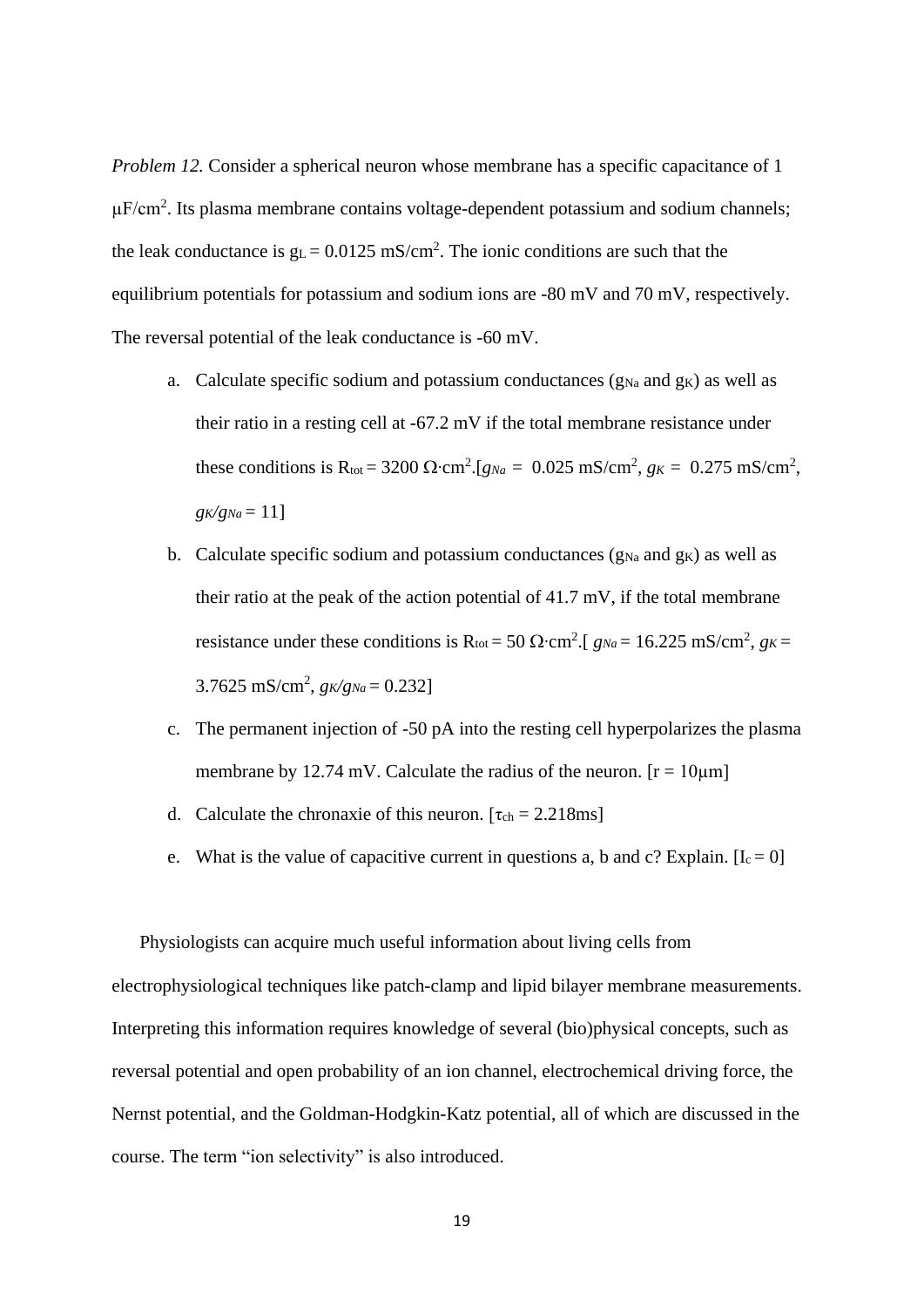*Problem 13.* Consider a spherical neuron with a radius of 15 µm; the plasma membrane has a specific capacitance of 1  $\mu$ F/cm<sup>2</sup>. This membrane contains 10000 ion channels with a unitary conductance of 2 pS. These channels are permeable to both  $K^+$  and  $Na^+$  with the selectivity ratio  $g_K/g_{Na} = 4$ . The ionic concentrations are  $[Na^+]_{ext} = 140$  mM,  $[Na^+]_{int} = 11$  mM,  $[K^+]_{ext} = 5$ mM, and  $[K^+]_{int} = 110$  mM. This experiment is performed at a temperature of 15 °C. a. The application of an agonist increases the open probability of these channels from 0.4 to 0.8, without changing the selectivity ratio. Construct two I/V graphs showing the total membrane current as a function of the applied potential in the range between -100 mV and  $+100$  mV in both the absence and presence of the agonist. Specify units on the axes.  $[I =$  $20\text{·}P_{\text{O}}\text{·}(V+48.7)$ , where I is in pA and V is in mV]

b. Calculate the resting membrane potential of the cell in both the absence and presence of the agonist.  $[V_{rev} = -48.7 \text{ mV}]$ 

c. How does the open probability of the channels modulate the resting membrane potential of this cell?

*Problem 14.* A cell with negligible background membrane conductance expresses 2000 identical copies of ion channels in its plasma membrane. All we know is that these channels have unitary conductance of 15 pS, that they are constantly open, and are highly selective for one ionic species. During a voltage-clamp experiment performed at an applied potential of +30 mV, a total membrane current of 3.49 nA is measured. The ionic concentrations are  $[Na^+]_{ext} = 140$  mM,  $[Na^+]_{int} = 10$  mM,  $[K^+]_{ext} = 7$  mM,  $[K^+]_{int} = 100$  mM,  $[C1]_{ext} = 120$  mM, and [Cl<sup>-</sup>]<sub>int</sub> = 4 mM. The temperature is 22 °C.

- a. Determine for which ionic species these channels are selective. [Chloride]
- b. Which hypotheses did you have to make?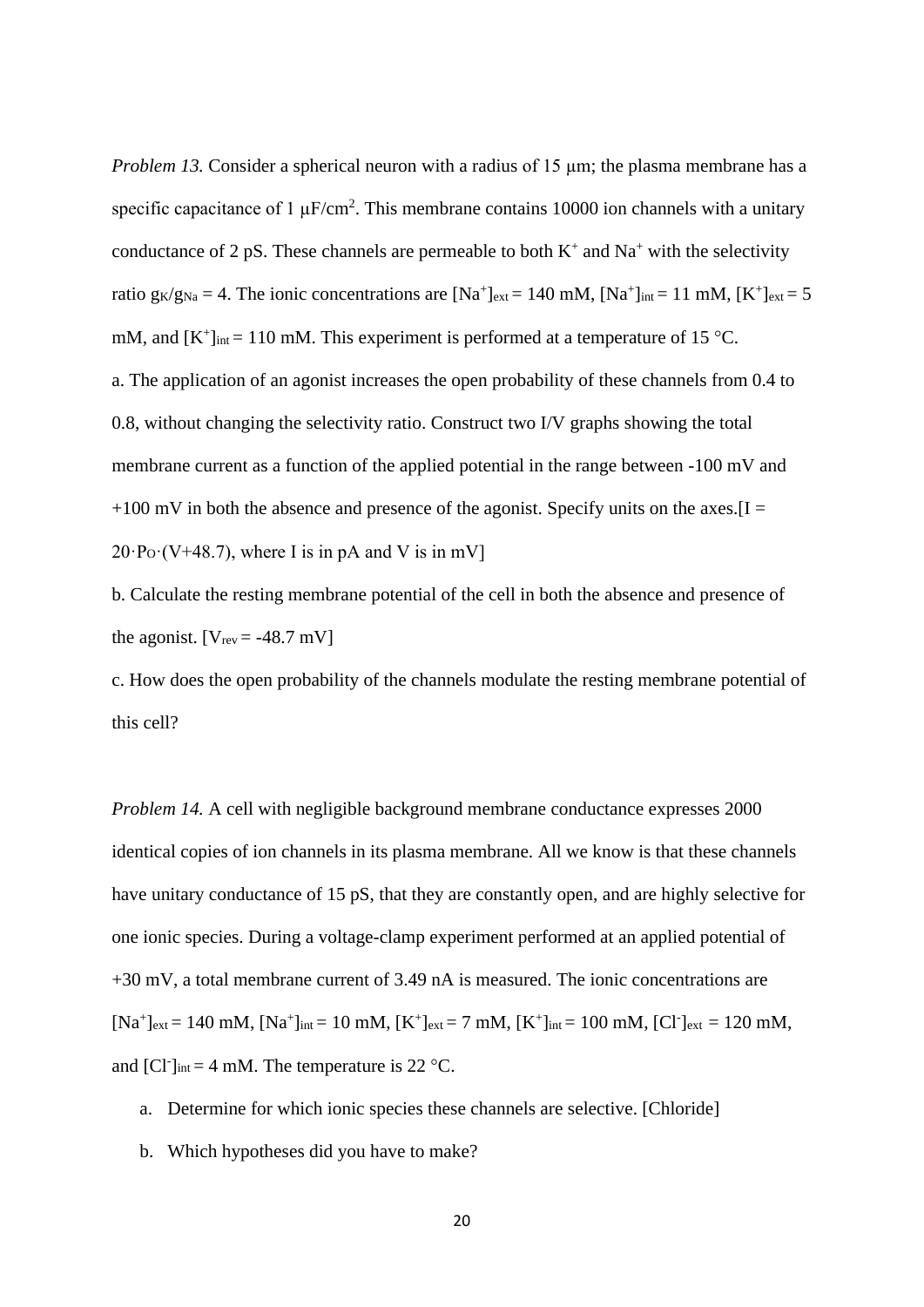More ideas for this type of problems can be found in Hobbie and Roth<sup>7</sup> (Section 9: problems 19, 20-26).

### **II.5. Hodgkin-Huxley model**

One of the ultimate goals of our course is to familiarize students with the Hodgkin-Huxley computational model of cell excitability. Readers can find a complete description of this model in Section  $6.13$  in Hobbie and Roth<sup>7</sup>. Exam questions on this model integrate practically all of the theory seen by students up to this point. For example, one of the learning objectives of the following problem is to show that the assumption of reaching 99% of the value of a parameter that follows exponential growth after exactly five time constants is not analytically correct. This problem describes an actual experiment performed by Hodgkin and Huxley when they were developing their model and needed to find the way to distinguish potassium and sodium ion currents.

*Problem 15.* We realize a voltage-clamp experiment using a squid giant axon at 8 °C in which the membrane potential is first clamped at -65 mV and then stepped to -20 mV.

a. Given that the ionic concentrations are  $[Na^+]_{int} = 50$  mM,  $[K^+]_{ext} = 20$  mM, and  $[K^+]_{int} = 400$  mM, calculate the extracellular concentration of Na<sup>+</sup> for which the contribution of sodium channels to the membrane currents during this voltage step will be zero. [21.9 mM]

b. In the Hodgkin-Huxley model of excitability, the kinetic functions  $\alpha_n(V)$  and  $\beta_n(V)$ that determine the opening of the voltage-dependent potassium channel are given by:

$$
\alpha_n = \frac{-0.01ms^{-1}mV^{-1}(55mV+V)}{e^{-0.1mV^{-1}(55mV+V)} - 1} \tag{7}
$$

$$
\beta_n = 0.125 m s^{-1} e^{-0.0125 mV^{-1}(65 mV + V)} \tag{8}
$$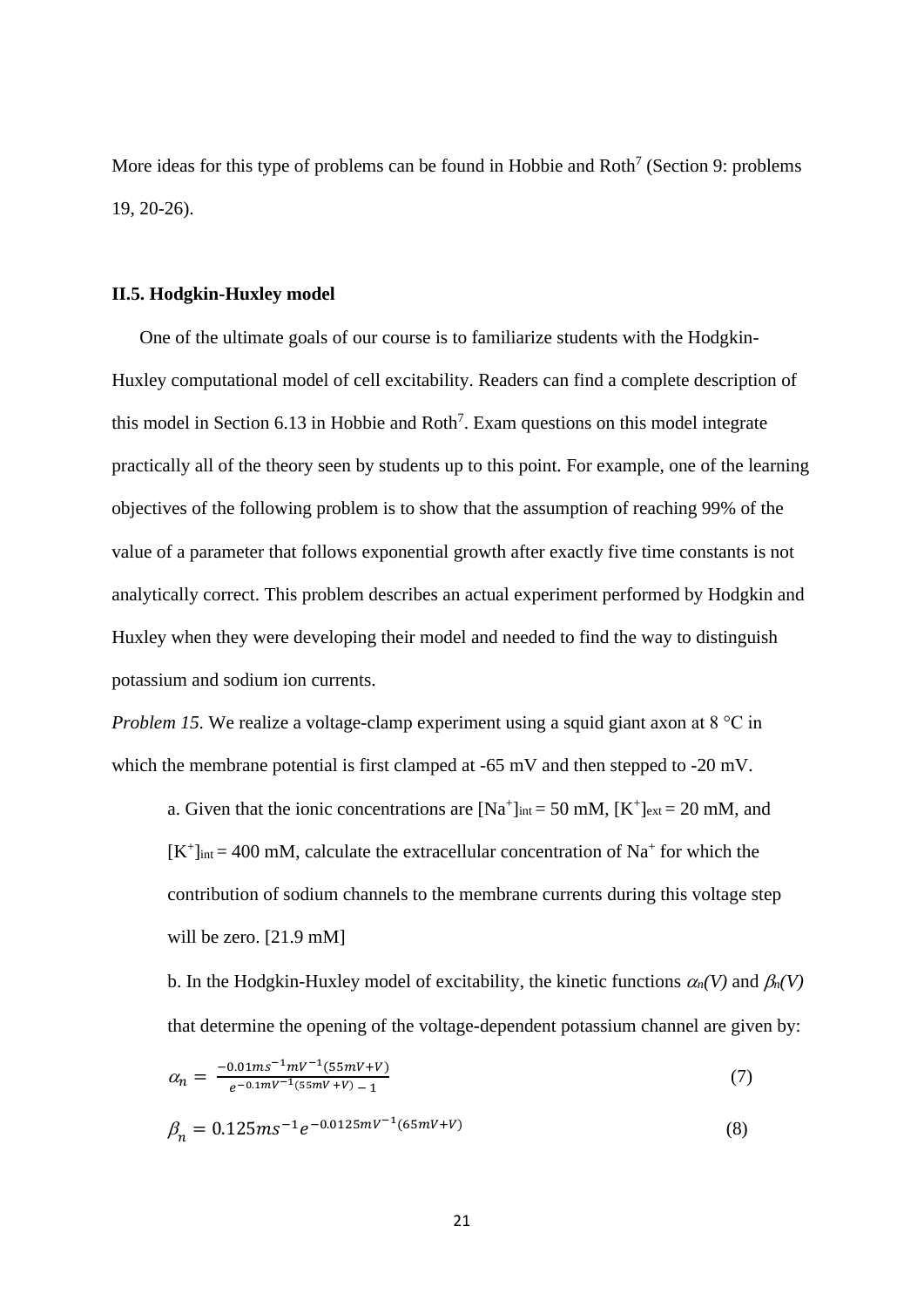Calculate the fraction of potassium channels open in the stationary state at -20 mV.  $[Po = 0.486]$ 

c. What time will be needed to reach 99% of the stationary *n* value  $(n_{\infty})$ ? [t = 10.68] ms]

Other excellent tutorial questions about the Hodgkin-Huxley model are presented in Section 6 (problems  $40-43$ ,  $48-50$ ,  $54$ ) in Hobbie and Roth<sup>7</sup>.

# **II. Conclusions**

The exam problems presented here require understanding of physical concepts and the application of both mathematics and physical laws. Their solutions are based on rigorous knowledge of the vocabulary of the physiology of living cells and knowledge of their excitable behavior; students need to be able to interpret special terminology in problem texts to extract pertinent data. We hope that the models described in these problems are of value to the students in that they will provide a foundation for them to develop their own insights. They may also be of value to teachers of biophysics as sources of new ideas for student instruction and assessment.

# **III. References.**

<sup>1</sup>B. S. Bloom, M. D. Engelhart, E. J. Furst, W. H. Hill and D. R. Krathwohl, *Taxonomy of educational objectives: The classification of educational goals. Handbook I: Cognitive domain*. (David McKay Company, New York, 1956).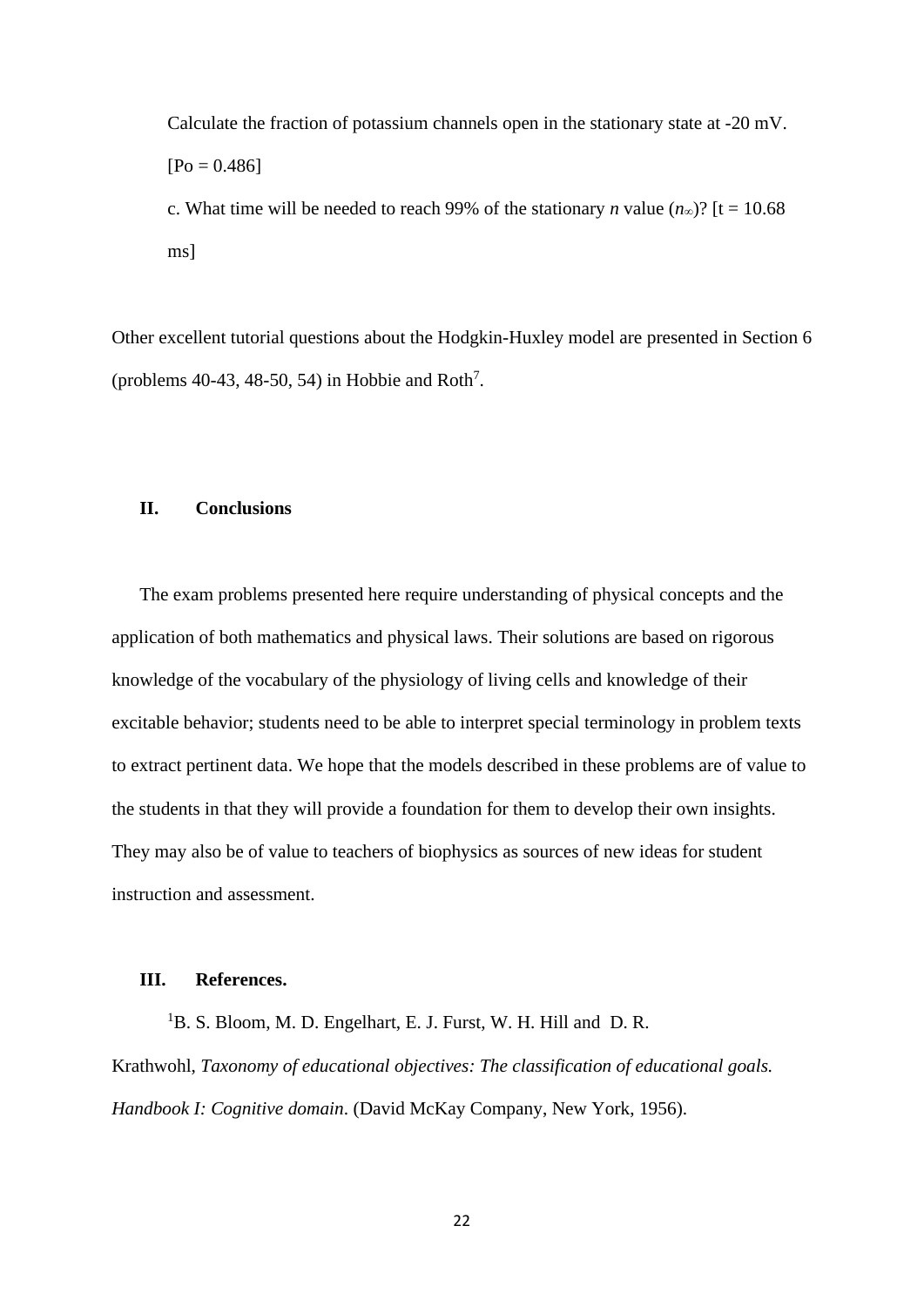<sup>2</sup>G. B. Benedek and F. M. H. Villars, *Physics with Illustrative Examples from* 

*Medicine and Biology. Vol. 3. Electricity and Magnetism*, (Springer, New York, 2000).

<sup>3</sup>P. Nelson, M. Radosavljevic, S. Bromberg, *Biological Physics*, (W.H. Freeman & Co Ltd, New York, 2007).

4 J. Newman, *Physics of the Life Sciences*, (Springer-Verlag, New York, 2008).

<sup>5</sup>R. Phillips, J. Kondev, J. Theriot, H. G. Garcia, *Physical Biology of the Cell*, 2nd ed. (Garland Science, London - New York, 2013).

<sup>6</sup>B. J. Roth and R. K. Hobbie, "A collection of homework problems about the application of electricity and magnetism to medicine and biology." Am. J. Phys. **82**, 422 (2014).

<sup>7</sup>R. K. Hobbie, B. J. Roth, *Intermediate Physics for Medicine and Biology*, 5th ed. (Springer-Verlag, New York, 2015).

8 I. P. Herman, *Physics of the Human Body, Biological and Medical Physics,* 

*Biomedical Engineering*, (Springer International Publishing, 2016).

<sup>9</sup>W. C. Parke, *Biophysics: A Student's Guide to the Physics of the Life Sciences and Medicine*, (Springer International Publishing, 2020)

<sup>10</sup>J. B. Marion, *General Physics with Bioscience Essays*, 2<sup>nd</sup> ed. (John Wiley and Sons, New York, 1985).

<sup>11</sup>J. Kane and M. Sternheim, *General Physics*, (John Wiley and Sons, New York, 1991).

<sup>12</sup>P. Davidovits, *Physics in Biology and Medicine*, 3 rd ed. (Academic Press, 2008).

<sup>13</sup>P. Nelson, *Biological Physics: Energy, Information, Life*, 1<sup>st</sup> ed. (W. H. Freeman and Company, New York, 2008).

<sup>14</sup>S. A. Kane, *Introduction to Physics in Modern Medicine*, 2<sup>nd</sup> ed. (CRC Press, 2009).